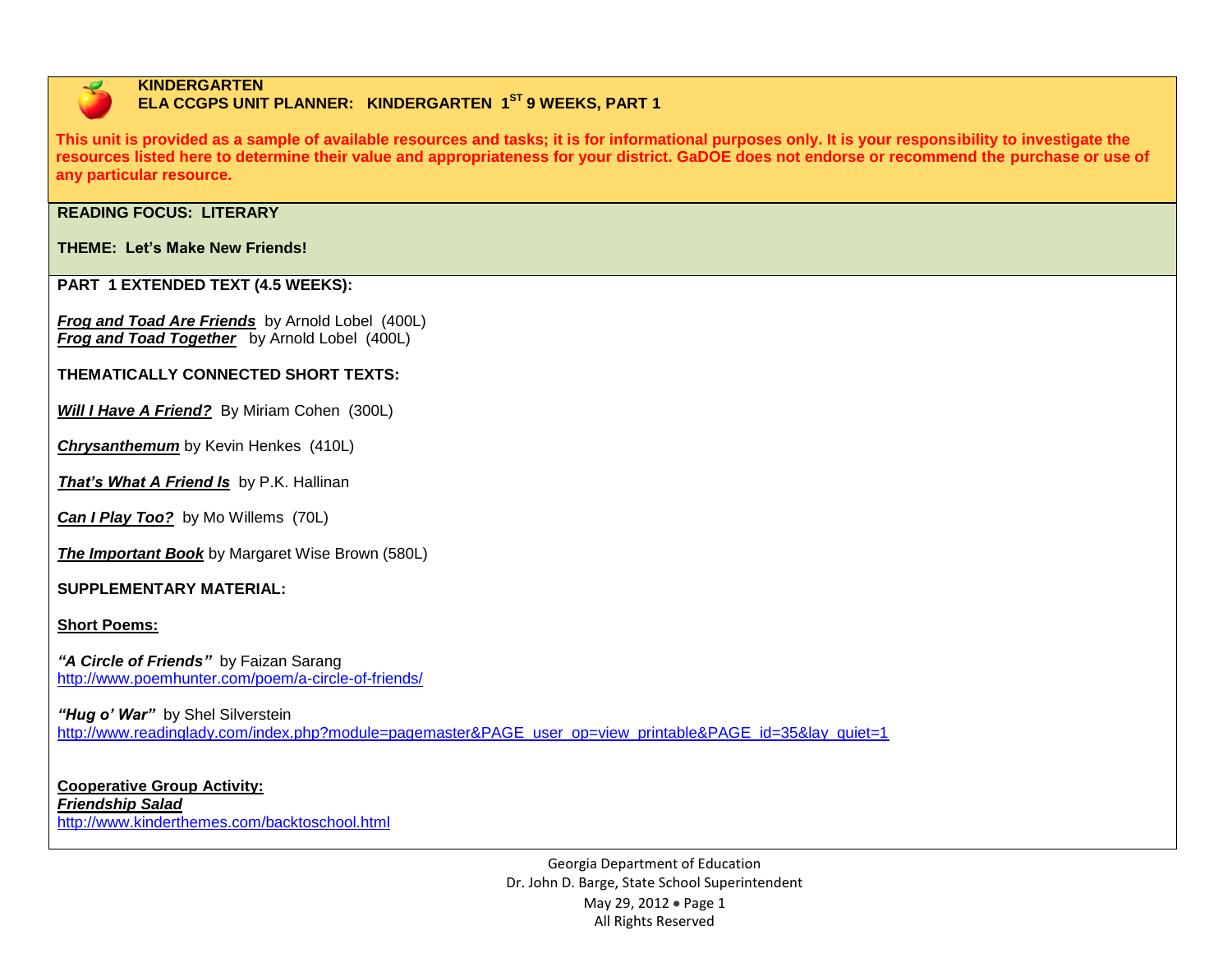

## **KINDERGARTEN**

## **ELA CCGPS UNIT PLANNER: KINDERGARTEN 1ST 9 WEEKS, PART 2**

**This unit is provided as a sample of available resources and tasks; it is for informational purposes only. It is your responsibility to investigate the resources listed here to determine their value and appropriateness for your district. GaDOE does not endorse or recommend the purchase or use of any particular resource.**

**READING FOCUS: INFORMATIONAL** 

**THEME: Amazing Friendships**

**PART 2 EXTENDED TEXT (4.5 WEEKS):**

*[Nubs: The True Story of a Mutt, a Marine & a Miracle](http://www.amazon.com/Nubs-True-Story-Marine-Miracle/dp/031605318X/ref=sr_1_177?s=books&ie=UTF8&qid=1329099507&sr=1-177)* by [Brian Dennis,](http://www.amazon.com/Brian-Dennis/e/B0028OGOW4/ref=sr_ntt_srch_lnk_177?qid=1329099507&sr=1-177) [Mary Nethery](http://www.amazon.com/Mary-Nethery/e/B002LGVVPE/ref=sr_ntt_srch_lnk_177?qid=1329099507&sr=1-177) and [Kirby Larson](http://www.amazon.com/Kirby-Larson/e/B001ILHKX0/ref=sr_ntt_srch_lnk_177?qid=1329099507&sr=1-177) (810L)

*Winter's Tail: How One Little Dolphin Learned to Swim Again* by Isabella Hatkoff, Craig Hatkoff, and Julianna Hatkoff (930L)

#### **THEMATICALLY CONNECTED SHORT TEXTS**:

*How To Be A Friend: A Guide To Making Friends and Keeping Them* by Laurie Kransy Brown and Marc Brown (140L)

*My Buddy* by Audrey Osofsky (550L)

*Let's Be Friends (Scholastic News Nonfiction Readers)* by Amanda Miller

#### **SUPPLEMENTARY MATERIAL:**

#### **SHORT POEM:**

*"Our Puppies"* by Evaleen Stein **<http://www.dltk-kids.com/animals/mstein-ourpuppies.htm>**

#### **WEBSITES:**

*<http://www.seewinter.com/winter/media/webcam>* **- live webcam feed of Winter**

*<http://www.scholastic.com/winterstail/>* **- virtual field trip to Clearwater Marine Aquarium**

Georgia Department of Education Dr. John D. Barge, State School Superintendent May 29, 2012 • Page 2 All Rights Reserved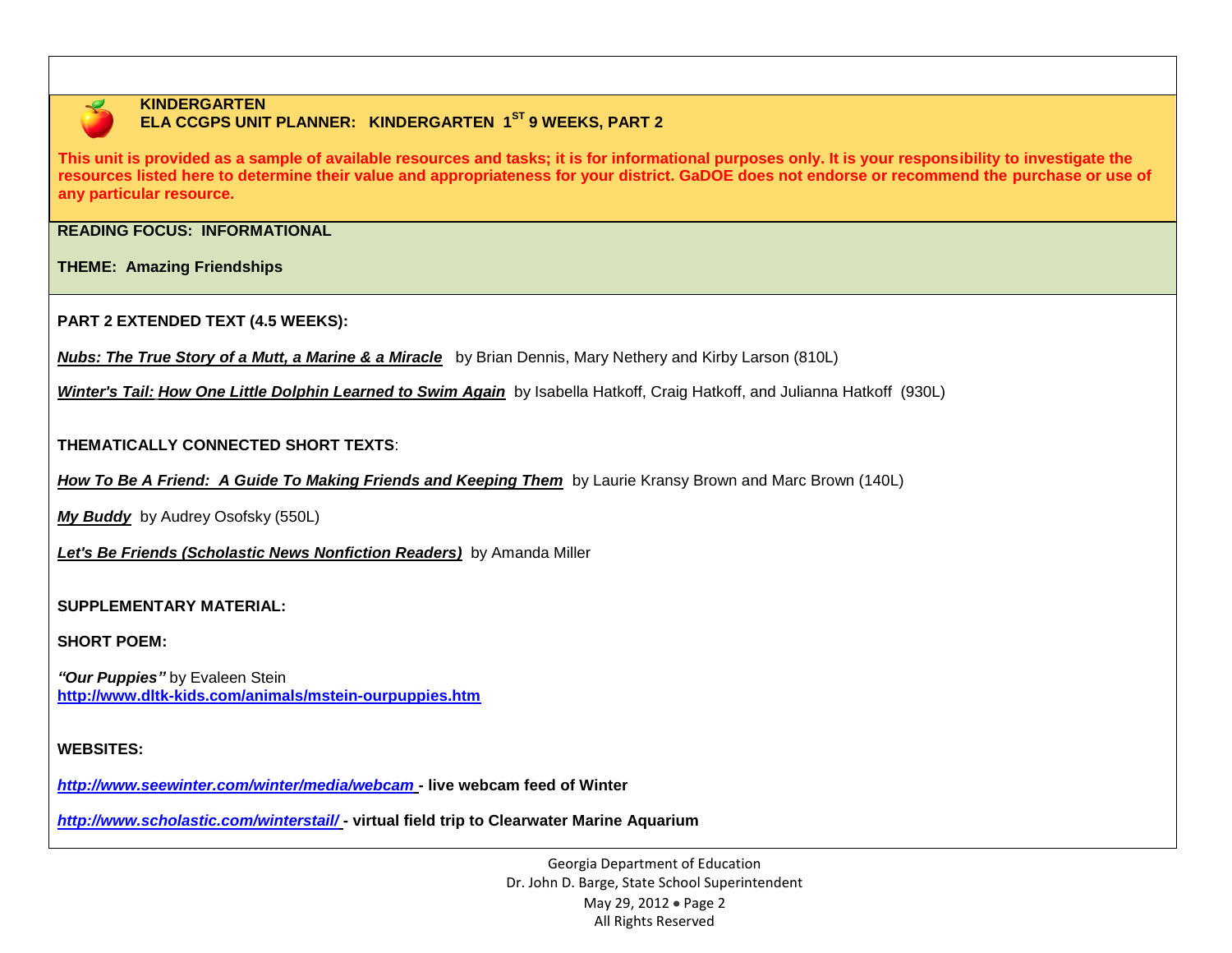*<http://www.winterstail.com/singalong/>***- great site for age appropriate songs**

*<http://www.hachettebookgroup.com/features/storyofnubs/index.html>* **- website containing information on Nubs and the Marine who saved him**

## **PART 1 WRITING FOCUS: Narrative**

**These prompts will be your assessments for the first 4.5 weeks:**

#### **AFTER 10 DAYS OF INSTRUCTION:**

**"**We have made many new friends in school. Think about the examples of what friends like to do together from the book *Frog and Toad Are Friends*. Today you will draw a picture of yourself and one new friend in our class doing an activity together. Use the names of the friends in our class that we have in our pocket chart so you can label the both of you. You may add more writing to describe what the two of you are doing together. Be sure to include many details in your illustration."

#### **AFTER 12 DAYS OF INSTRUCTION:**

After reading *The Important Book* draw and write about what you think the important thing about friendship is. Teacher constructs a list of ideas, models choosing one idea and placing it in the sentence stem "The important thing about friendship is "Students will then be given a paper with the sentence stem printed and will add their idea. Scaffold assistance with the writing task by having chart(s) constructed from previous lessons available for students to copy from, providing dotted lines to aid student printing, and allowing students to dictate to the teacher. Emphasize adding details to the illustration which match the text on the paper.

# **PART 2 WRITING FOCUS: Narrative**

**These prompts will be your assessments for the second 4.5 weeks:**

#### **AFTER 10 DAYS OF INSTRUCTION:**

"We've just finished reading *[Nubs: The True Story of a Mutt, a Marine & a Miracle](http://www.amazon.com/Nubs-True-Story-Marine-Miracle/dp/031605318X/ref=sr_1_177?s=books&ie=UTF8&qid=1329099507&sr=1-177)*. Major Dennis and Nubs have an amazing friendship. They help one another out in many ways. Think about a time when you helped one of your best friends with a problem he or she may have been having. Today you can draw a detailed picture and write about it. Do your best to write your ideas down, but I'll be available to help you if you need it." Students may use inventive spellings or dictate a response to the teacher.

#### **AFTER 12 DAYS OF INSTRUCTION:**

"We now know a lot about friendship. We've also learned about writing too. (point out anchor charts and posters constructed throughout the unit) Today you are going to draw a detailed picture and write about friendship. How should good friends treat one another with kindness? Think about what we learned about friendship from the book *Let's Be Friends (Scholastic News Nonfiction Readers)*. Draw a picture and write about a time when a friend in our class showed kindness towards you. Add as many details as you can to your illustration and write as much as you can to explain what you and your friend are doing."

**Research Connections**:

**Student Interviews**

Georgia Department of Education Dr. John D. Barge, State School Superintendent May 29, 2012 • Page 3 All Rights Reserved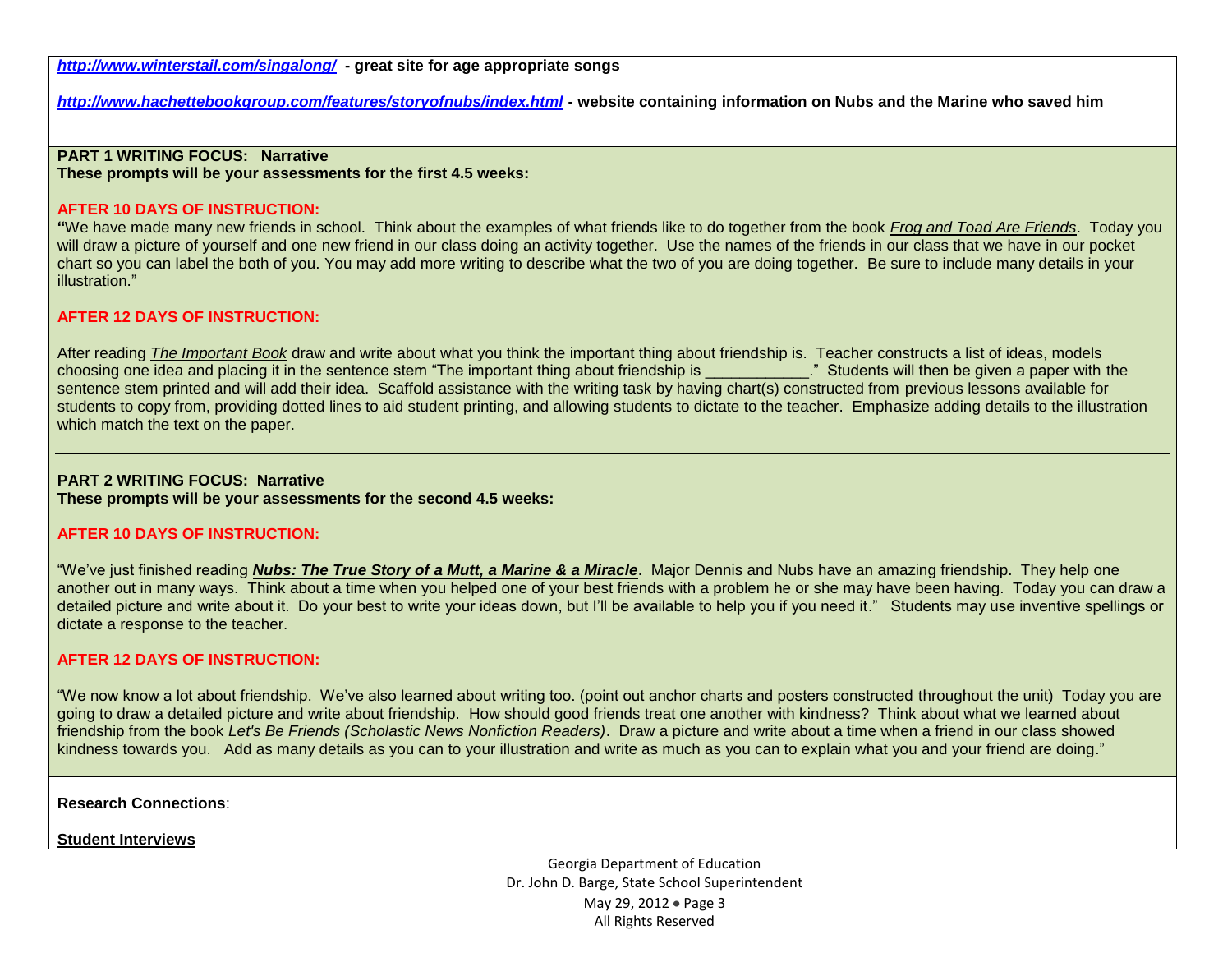After the teacher and parapro model how to interview one another students will discuss what an interview is and each student will conduct an interview with a classmate to gain knowledge about their likes and dislikes. Students will use a graphic organizer to record their information. Students will then have the opportunity to orally present to the class.

#### **Examples of Friendship in Text**

After the book *Can I Play Too?*by Mo Willems (70L) is read aloud students will look through additional books by Mo Willems for examples of friendship. Media centers should have many of this author's books available for checkout. Students will participate with the teacher (Shared Pen Activity) in recording what they found in the books on chart paper for display in the classroom. The author has a website students can visit for more activities: <http://www.pigeonpresents.com/books.aspx>

#### **Research**

**Teacher guides students as they research the following animals. Students will use a frayer graphic organizer to record their data.** 

**Dolphin Sea Turtle Otter Dog**

**Students may use the website [www.PebbleGo.com](http://www.pebblego.com/) to research information. Check with your media specialist for access. Media centers also have nonfiction series such as** *Let's Read About Pets by Weekly Reader, Pull Ahead Books by Lerner Publications, Pebble Books by Capstone Press, and Read and Learn Books by Heinmann Library.* 

#### **PART 1 ROUTINE WRITING** – SUGGESTED TOPICS:

#### *Will I Have A Friend?*

How did you feel on your first day of school? Why? (students may dictate to the teacher – good addition to begin a student portfolio)

#### *That's What A Friend Is*

Present the sentence stem, "A friend is \_\_\_\_\_\_\_\_." and elicit responses from students as to how each of them would complete the sentence. Students will begin illustrating while the teacher and parapro conference individually or in small groups to help students write responses.

#### *Chrysanthemum*

"Chrysanthemum had a very special name. You have a special name too. Let's look at a website which tells us what each of our names mean." <http://www.meaning-of-names.com/>Teacher enters a student's first name and discusses the meaning. After everyone has had a turn each student will practice printing their name correctly on paper and may also use Play-Dough to make the letters in their name.

**Can I Play Too?** "We've learned how to extend friendship to others. Draw a picture of how you would invite someone on the playground to play with you. What would you say to them? Use a speech bubble, like the ones in the Piggy and Elephant books, in your illustration to write what you would say to the friend."

#### *Frog and Toad Are Friends*

Why do you think Frog and Toad are such good friends? Students will complete the sentence stem "Frog and Toad are good friends because

Georgia Department of Education Dr. John D. Barge, State School Superintendent May 29, 2012 • Page 4 All Rights Reserved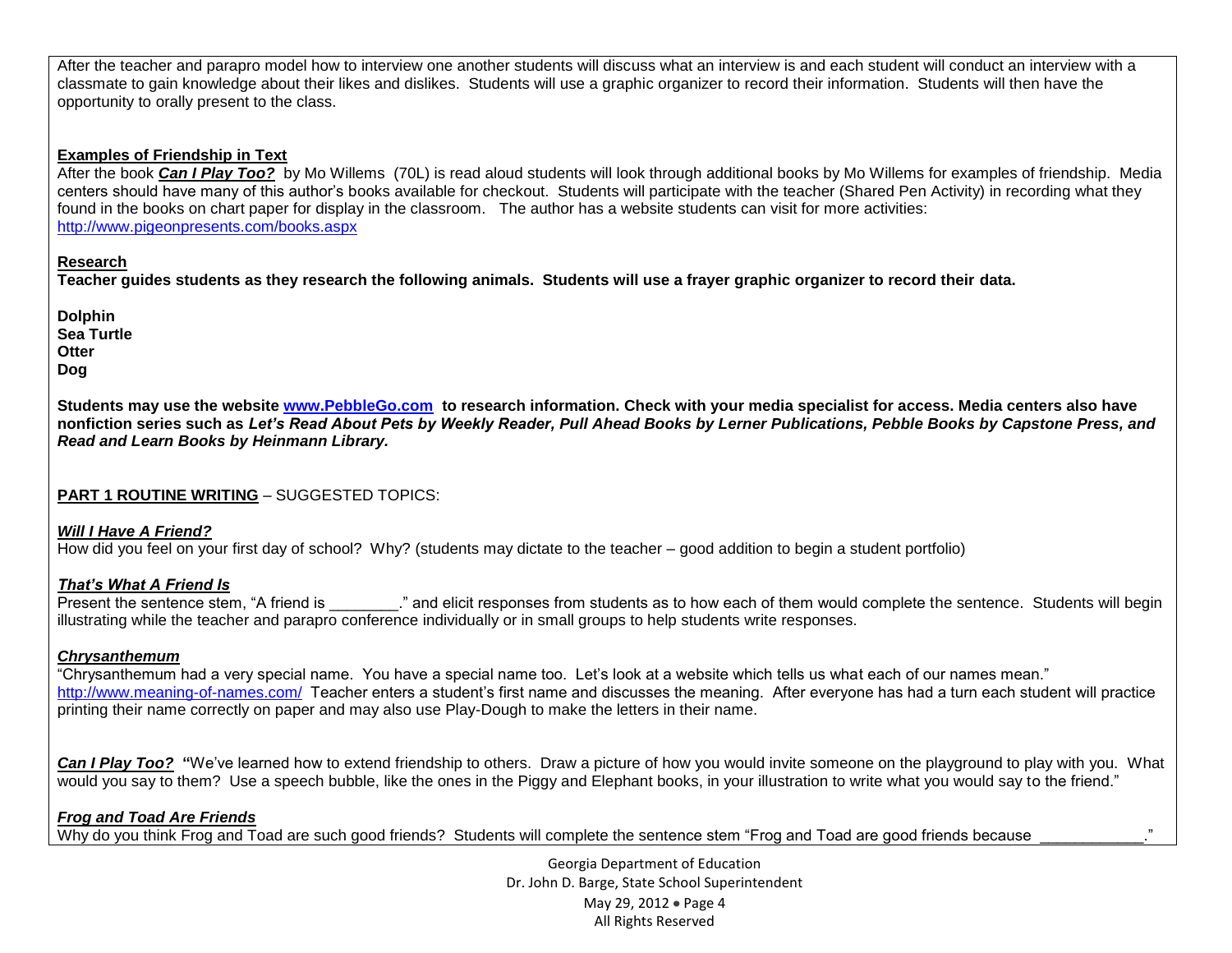Students may use inventive spellings or may dictate to the teacher.

#### *Frog and Toad Together*

Model completing the sentence stem "My good friend and I like to \_\_\_\_\_\_\_\_\_\_\_\_\_ together." Students may use inventive spellings or may dictate their responses to the teacher as they provide an activity they enjoy doing with a good friend.

### **PART 2 ROUTINE WRITING** –

#### *All of the following prompts can be included in a "Friendship Journal" for the unit:*

"One thing I learned about friendship is \_\_\_\_\_\_\_\_\_\_\_\_\_\_\_." "Being a good friend means  $\frac{1}{1-\frac{1}{2}}$ " "A good friend helps you \_\_\_\_\_\_\_\_\_\_\_\_\_\_\_\_\_\_." "When I play with my best friend I feel \_\_\_\_\_\_\_\_\_\_\_." "One thing my best friend and I like to do together is \_\_\_\_\_\_\_\_\_\_\_\_\_\_."

### **LANGUAGE, FOUNDATIONS, SPEAKING AND LISTENING FOCUSES**

#### **Print features:**

> Students will participate in shared reading experiences in which the teacher models left-to-right sweep, following text from the top to bottom of the page, and reading page by page.

- > Teacher will demonstrate sounding out simple words through language experience activities on chart paper.
- > As teacher demonstrates writing a sentence students will come to the chart paper and demonstrate how to use a finger space between each word.

> Phonemic awareness activities: teacher models/edits print features in daily morning message and compares/ discusses print feature differences between prose and poetry

#### **Phonological Awareness:**

> Teacher will provide practice identifying rhyming words found in read aloud text such as That's What A Friend Is. Students will signal when they hear a rhyming word.

- > Students will clap the syllables in one another's names
- > Teacher will provide the onset of a word and students chorally produce the rime.
- > Literacy centers.

#### **Phonics and Word Recognition**

- > Students will explore letters of the alphabet and brainstorm words for each that begin with its sound.
- > Students will begin to sort letters into consonants and vowels.
- > Teacher will highlight and explore common high frequency words occurring in read aloud text.

### (**All of the above can be practiced in the context of readings and lifted texts)**

- > Literacy centers will provide practice and reinforce these concepts.
- > Direct phonics instruction during guided reading groups.

#### **English Grammar Conventions in Writing and Speaking**

- > Direct teacher instruction of handwriting and spacing of words.
- > Students use play-dough to form letters of the alphabet.

Georgia Department of Education Dr. John D. Barge, State School Superintendent May 29, 2012 • Page 5 All Rights Reserved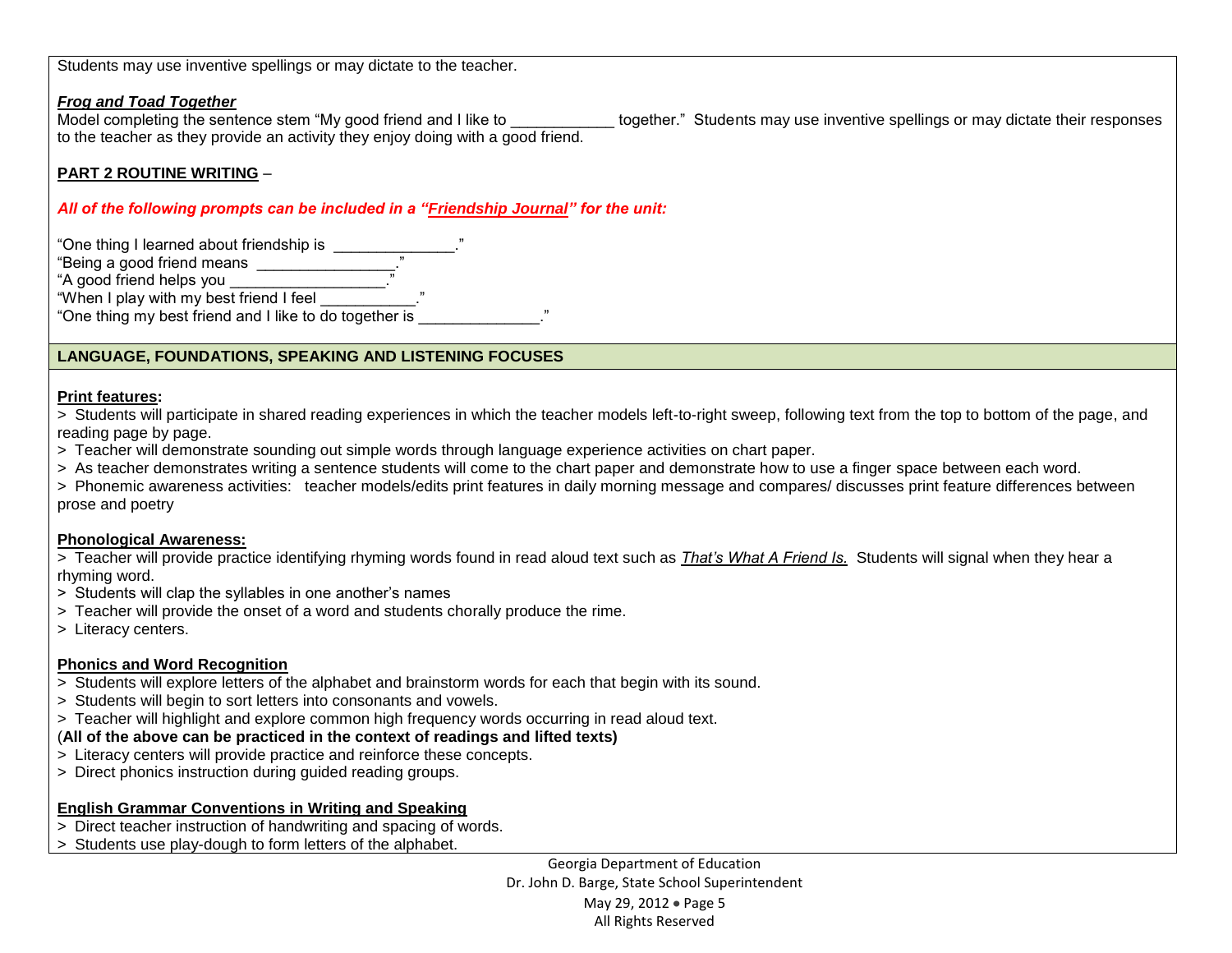- > During language experience activities teacher will model using nouns and verbs correctly.
- > Students will signal when they hear plural nouns as the teacher reads aloud *Will I Have A Friend?*
- > Students will dictate questions they have about making friends. As the teacher writes each question she will draw attention to the question words *(who, what, when, where, why, how)* and students may come to the chart and highlight each.
- > Teacher will provide examples of complete and incomplete sentences from the text *Frog and Toad Are Friends* and students will sort them.

## **Standard English Conventions in Capitalization, Punctuation, and Spelling when Writing**

Teacher will model identifying capital letters at the beginning of sentences during morning message.

- > Teacher will model using ending punctuation during morning message.
- > Teacher will model editing text during morning message.
- > Teacher will model sound blending during shared pen activities and morning message.

## **Clarify Meanings of Unknown and Multiple Meaning Words**

- > Use cloze passages (can be from unit texts, copy passage and white out key words) to practice context strategy for meanings of words
- > Rehearse context strategy in all guided reading groups.
- > Direct instruction with multiple meanings of words (ex: note pad & lily pad, hand of a clock & hand on the body, etc.)
- > Teacher models identifying words with inflectional endings in lifted text.

## **Relationships between Words and Nuances in Meaning**

- > Teacher provides items of which one does not belong. Students sing the song "One of These Things Is Not Like The Other" [http://members.tripod.com/tiny\\_dancer/one.html](http://members.tripod.com/tiny_dancer/one.html)
- > Direct instruction with read alouds such as *If You Were an Antonym* by Nancy Loewen
- > Language experience stories

> Students view School House Grammar Rock video on verbs <http://www.schooltube.com/video/fd42ff2c8d9cd23d5ac3/Grammar-Rock-Verb> and then identify verbs (action words) in read aloud text and act them out.

## **Use Words Acquired in Lessons, Reading, and Conversation**

- > Teacher will identify new vocabulary words taken from read aloud texts and post on a vocabulary word wall.
- > Model use of new words
- > Tally mark number of times a new word (that has been focused on in a lesson) is used in class.
- > Provide a signal whenever a "focus word" has been used correctly in speaking or writing

## **Participate in Collaborative Conversations**

- > Class meetings.
- > During instruction teacher stops (press and release) and allows students to sit "knee-to-knee" to discuss lesson objectives.
- > Direct teaching of listening behaviors (ex: sitting still, hands in lap, eye contact, etc.)

## **Ask and Answer Questions about Texts and Other Media**

> DLTA (Directed Listening Thinking Activity): using pre-determined stopping points during read alouds, record predictions and questions, confirm/deny/answer former predictions and questions, make new ones, and read on.

## **Ask and Answer Questions for Clarification of a Speaker**

- > Teacher models giving appropriate commentary for student work with "glows" and "grows".
- > Construct an anchor chart for how to ask a question.

Georgia Department of Education Dr. John D. Barge, State School Superintendent May 29, 2012 • Page 6 All Rights Reserved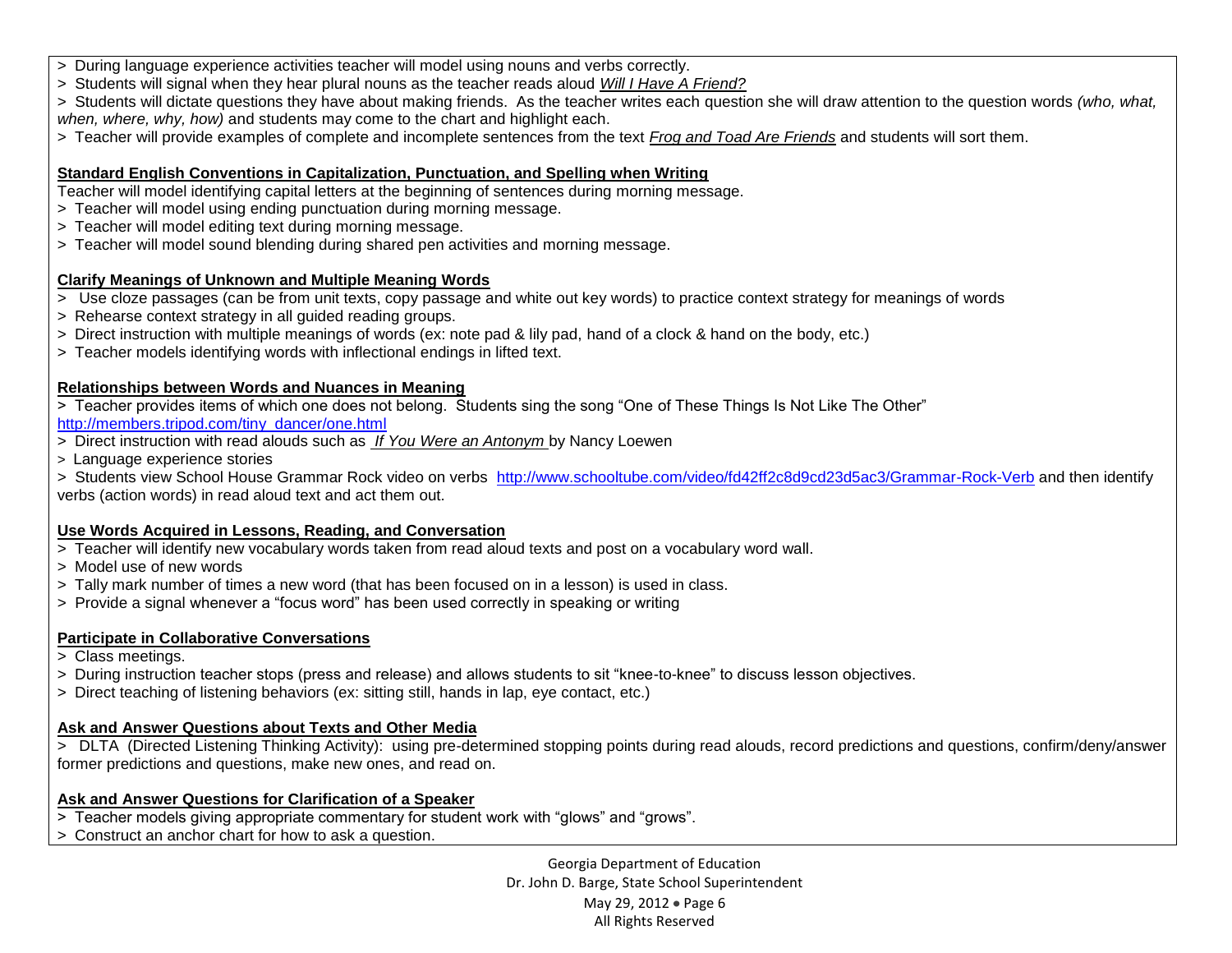#### **Describe People, Places, Things, and Events with Relevant Details and Clarity**

- > Students will interview one another and present to the class.
- > Teacher models presentations at time of assignment

#### **Add Visuals to Clarify Ideas**

- > Use student friendly rubric to guide students to include details in illustrations.
- > During read alouds and guided reading reinforce relationship between text and illustrations.

#### **Produce Complete Sentences when Appropriate**

- > Direct instruction of complete sentences ("Who?" & "Did What?")
- > If students do not use complete sentences teacher will correctly model and/or ask for same information in a complete sentence

**SPEAKING/LISTENING:** Pair students and have them gather information about one another's favorite things (ex. favorite color, animal, food, etc.) Students may also ask one another questions such as number of brothers and sisters, when their birthday is, etc. Then have student pairs introduce their friend to the class and tell 3 important things they learned about their new friend.

#### **SPEAKING/LISTENING:**

Students will work in small cooperative groups to sequence the events in *[Nubs: The True Story of a Mutt, a Marine & a Miracle](http://www.amazon.com/Nubs-True-Story-Marine-Miracle/dp/031605318X/ref=sr_1_177?s=books&ie=UTF8&qid=1329099507&sr=1-177)***.** Each student in the group will illustrate and write about one of the main events. Cooperative groups will present their work to the class. Teacher may present Nub's journey to the class from the website: <http://www.hachettebookgroup.com/features/storyofnubs/journey.html> (this is a good introduction to map skills)

> Georgia Department of Education Dr. John D. Barge, State School Superintendent May 29, 2012 • Page 7 All Rights Reserved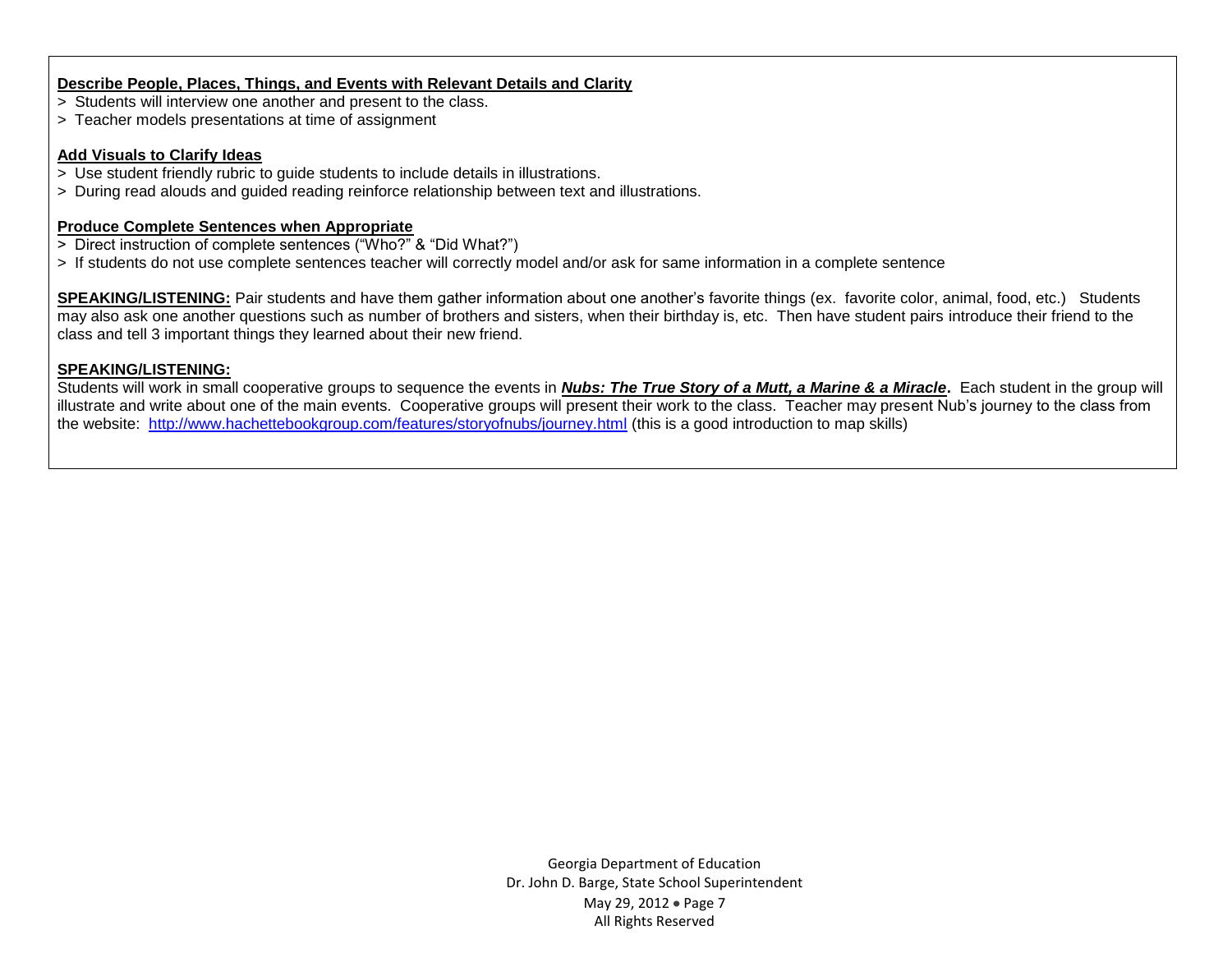### **PART 1 ASSESSMENT: CONNECTING READING TO WRITING AT GRADE-APPROPRIATE LEVEL**

**PROMPTS: Let's Make New Friends**

#### After 10 days of instruction:

**"**We have made many new friends in school. Think about the examples of what friends like to do together from the book *That's What A Friend Is*. Today you will draw a picture of yourself and one new friend in our class doing an activity together. Use the names of the friends in our class that we have in our pocket chart so you can label the both of you. You may add more writing to describe what the two of you are doing together. Be sure to include many details in your illustration."

#### After 12 days of instruction:

After reading *The Important Book* draw and write about what you think the important thing about friendship is. Teacher constructs a list of ideas, models choosing one idea and placing it in the sentence stem "The important thing about friendship is \_\_\_\_\_\_\_\_\_\_\_\_." Students will then be given a paper with the sentence stem printed and will add their idea. Scaffold assistance with the writing task by having chart(s) constructed from previous lessons available for students to copy from, providing dotted lines to aid student printing, and allowing students to dictate to the teacher. Emphasize adding details to the illustration which match the text on the paper.

#### **SKILL BUILDING TASKS**

This unit is intended to meet the shared reading and writing workshop segments of a balanced literacy program. Reading foundational standards, while reinforced in this unit, should be taught directly during daily guided reading and explicit phonics instruction.

#### **ESSENTIAL QUESTION: Why is it important to listen carefully to a story so I can respond to it in writing?**

#### **Task: Shared Reading/Writing**

**Standards:**

**ELACCKRL2:** With prompting and support, retell familiar stories, including key details.

**ELACCKRL4:** Ask and answer questions about unknown words in text.

**ELACCKW3:** Use a combination of drawing, dictating, and writing to narrate a single event or several loosely linked events, tell about the events in the order in which they occurred, and provide a reaction to what happened.

**ELACCKSL1:** Participate in collaborative conversations with diverse partners about kindergarten topics and texts with peers and adults in small and larger groups.

a. Follow agreed-upon rules for discussions (e.g., listening to others and taking turns speaking about the topics and texts under discussion).

#### **Instruction:**

1-2 DAYS OF INSTRUCTION

- Read aloud *Will I Have A Friend?*by Miriam Cohen (300L).
- After reading begin a discussion about feelings and how each child felt on their first day of school. Teacher will begin a word web on chart paper with the question "How did you feel on the first day of school?" in the center.
- Teacher will begin with discussing how Jim felt as his dad took him to school on the first day and begin the word web with "worried".
- At this time have students sit on the floor in pairs facing one another (knee-to-knee) and talk with each another about how they felt on the first day. This

Georgia Department of Education Dr. John D. Barge, State School Superintendent May 29, 2012 • Page 8 All Rights Reserved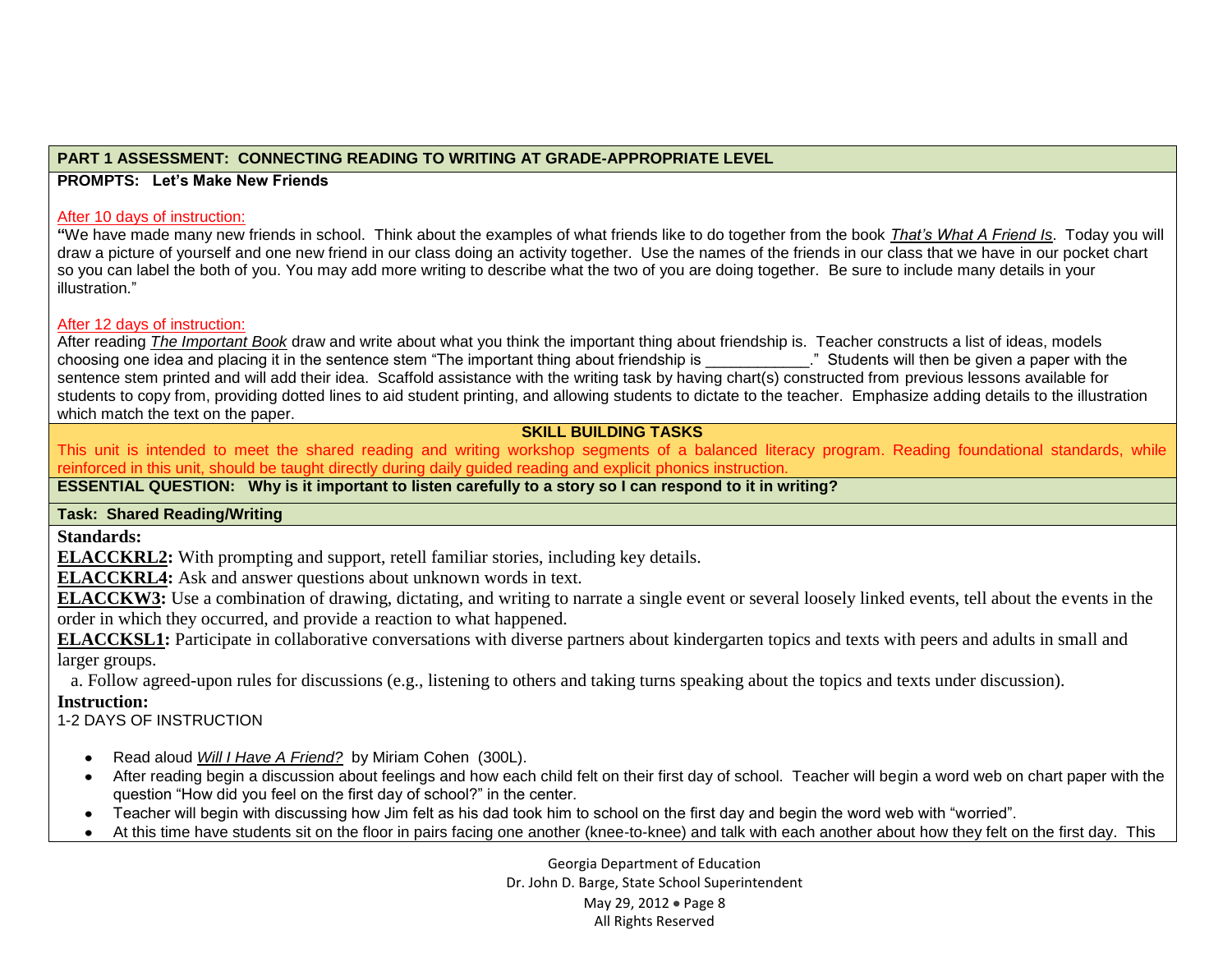should only take a few minutes and may require teacher and parapro modeling first.

- After students have had time to share with each other the teacher will elicit responses from the students. As responses are given the teacher will sound out each word as she writes it down.
- After an adequate number of responses have been given and recorded on the chart the teacher will model using the sentence stem "On the first day of school I felt  $\qquad \qquad$ ." and add "worried".
- Each student will then be asked to pick a word from the word web describing their feelings. The teacher will copy the word onto a sticky note and the student will copy it into the sentence stem. Students will then illustrate.
- All student responses will be placed into the first class book of the year.

\*Assessment Opportunity

Differentiation Option(s):

- For fluent readers Ask students to reread the sentence to you demonstrating one-to-one correspondence. These students can peer tutor others as they complete the task.
- For students who find the task overwhelming they may dictate their response and watch as the teacher/para models writing the word in the sentence stem. The teacher/para can also use dotted lines to guide the student's printing

## **ESSENTIAL QUESTION: How can I identify words that rhyme?**

## **Task: Language Experience/Identification of Rhyming Words**

**Standards:**

- **ELACCKRF1:** Demonstrate understanding of the organization and basic features of print.
- a. Follow words from left to right, top to bottom, and page-by-page.
- **ELACCKRF2**: Demonstrate understanding of spoken words, syllables, and sounds (phonemes).
	- a. Recognize and produce rhyming words.
	- b. Count, pronounce, blend, and segment syllables in spoken words.
- **ELACCKRL2:** With prompting and support, retell familiar stories, including key details.

**ELACCKRL5**: Recognize common types of texts (e.g., storybooks, poems).

## **Instruction:**

1 DAY OF INSTRUCTION

- Introduce the poem "*A Circle of Friends"* by Faizan Sarang. Poem can be displayed on interactive whiteboard or lifted onto chart paper. Read the title and author.
- Discuss what a circle of friends could be.
- Read the poem aloud modeling left-to-right sweep.
- After reading, discuss what the author is trying to convey.
- Reread the poem chorally several times and identify and highlight rhyming words.  $\bullet$  .
- Students can illustrate a copy of the poem and highlight rhyming words.  $\bullet$
- This poem can be placed into a poetry notebook which each student will maintain and add to throughout the school year.
- Remind students that all members of the class are friends and we should all know one another's names.  $\bullet$
- Lead an activity in which students clap the names of all class members into syllables. Students can sit in a circle (circle of friends) and toss a beanbag to one other. When each student catches the beanbag they state their name and the class claps it into syllables.
- Each student then goes to his/her seat to write his/her name on a sentence strip.  $\bullet$

Georgia Department of Education Dr. John D. Barge, State School Superintendent May 29, 2012 • Page 9 All Rights Reserved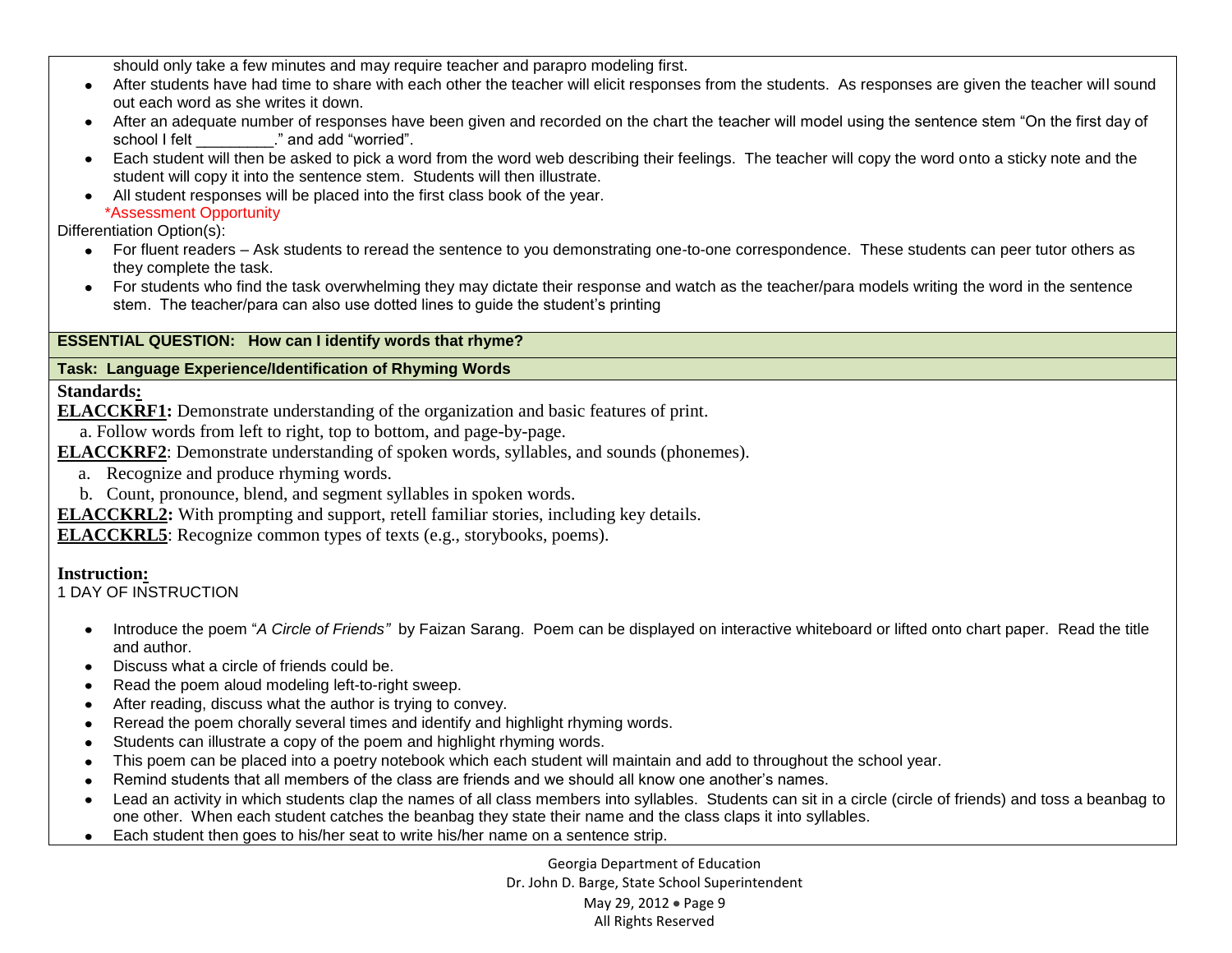Each of these names will be placed into a pocket chart for display in the classroom. Names can be sorted in the pocket chart according to the number of syllables in each. Teacher/para can also take a photo of each child and display it next to each name.

Differentiation Option(s):

Teacher/para can use dotted lines on the sentence strip as guides for students to correctly print their name.

**ESSENTIAL QUESTION: Why is it important to understand the correct order of steps when you follow directions?**

## **Task: Cooperative Group Activity – Following Directions**

**Standards:**

**ELACCKRF1:** Demonstrate understanding of the organization and basic features of print**.** 

a. Follow words from left to right, top to bottom, and page-by-page.

- c. Understand that words are separated by spaces in print.
- d. Recognize and name all upper- and lowercase letters of the alphabet.

**ELACCKRL10:** Actively engage in group reading activities with purpose and understanding.

**ELACCKSL1**: Participate in collaborative conversations with diverse partners about kindergarten topics and texts with peers and adults in small and larger groups.

- a. Follow agreed upon rules for discussion (e.g., listening to others and taking turns speaking about the topics and texts under discussion).
- b. Continue a conversation through multiple exchanges

**ELACCKSL3:** Ask and answer questions in order to seek help, get information, or clarify something that is not understood.

## **Instruction:**

1 DAY OF INSTRUCTION

Friendship Salad:

- Teacher will use ingredients from the recipe to illustrate the importance of friendship.
- Write the steps contained in the recipe on chart paper or display on interactive whiteboard to aid student's understanding of correctly following directions.
- Complete directions for the activity can be found at<http://www.kinderthemes.com/backtoschool.html>Be sure to scroll down near the bottom of the page.  $\bullet$
- As you go over each step in the recipe point to each word emphasizing concepts of print (left to right, top to bottom, spacing between words). Also, use this opportunity to identify upper and lower case letters from the text. Allow students to use the marker to circle these letters as they are identified.
- Teacher can take a photo of students eating the friendship salad and display it in the classroom along with a statement explaining what the class learned about the importance of friendship and treating one another with kindness and respect. Example: "Our Friendship Salad helped us understand how important it is for us all treat each other with kindness."

Differentiation Option(s):

Varying levels of teacher support as students orally share their thoughts and ideas.

## **ESSENTIAL QUESTION: How can making predictions help you become a stronger reader?**

## **Task: DLTA - Directed Listening & Thinking Activity (read, predict, confirm/deny)**

**Standards:**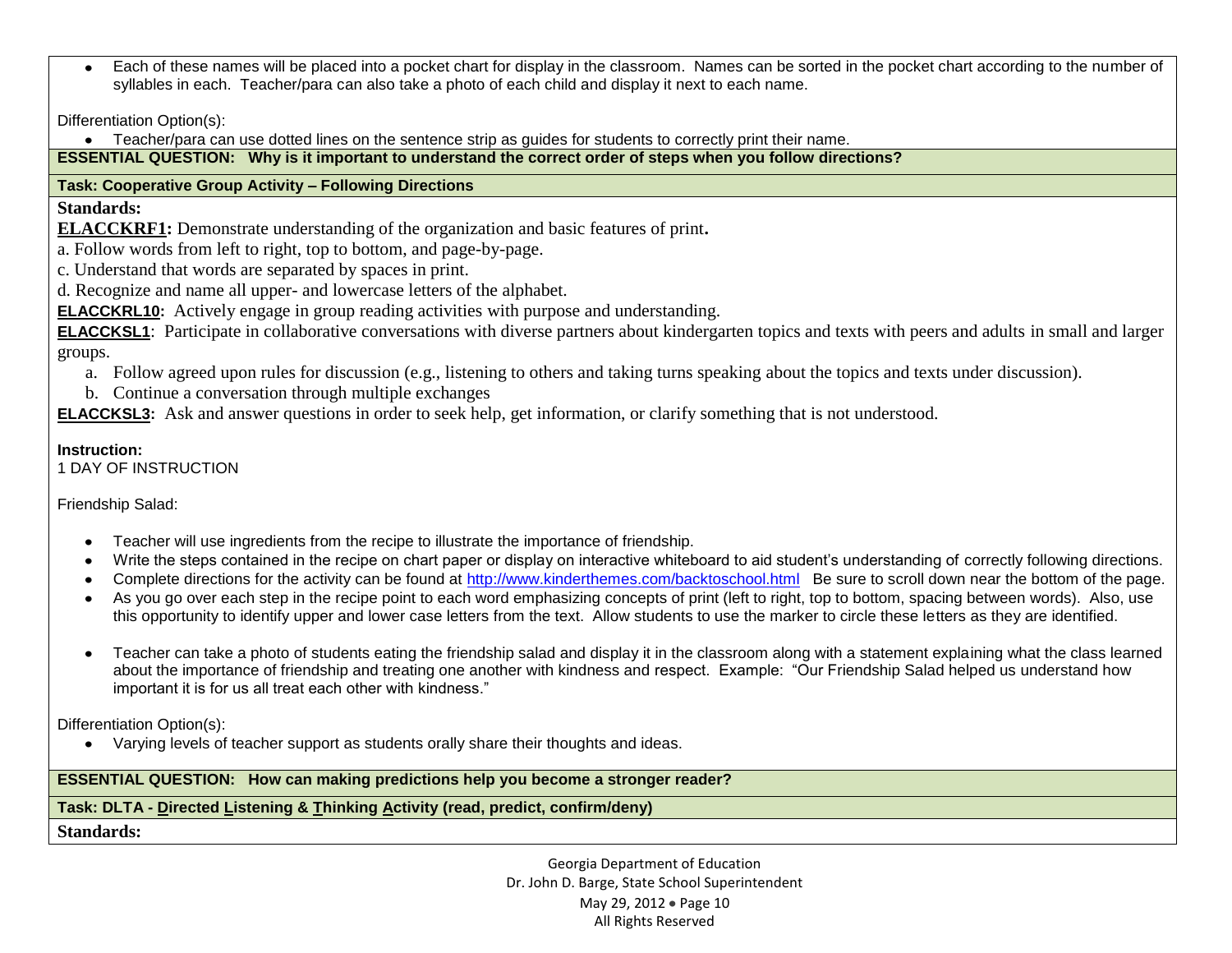**ELACCKRF1:** Demonstrate understanding of the organization and basic features of print.

- a. Follow words from left to right, top to bottom, and page-by-page.
- b. Recognize that spoken words are represented in written language by specific sequences of letters.
- c. Understand that words are separated by spaces in print.

**ELACCKRL3**: With prompting and support, identify characters, settings, and major events in a story.

**ELACCKRL9**: With prompting and support, compare and contrast the adventures and experiences of characters in familiar stories.

**ELACCKW3:** Use a combination of drawing, dictating, and writing to narrate a single event or several loosely linked events, tell about the events in the order in which they occurred, and provide a reaction to what happened.

### **Instruction:**

5 DAYS OF INSTRUCTION

- Introduce the book *Frog and Toad Are Friends* by Arnold Lobel (400L). Many copies of the book contain a synopsis of the book on the back cover. If your book does not contain one read the following to the students: "One day Frog was sick in bed. Who stood on his head to tell him a story? His best friend, Toad. And when Toad needed help, who helped him? His best friend, Frog. There are five funny stories about Frog and Toad in this book."
- Teacher chooses pre-set stopping points in this first story.
- Read aloud the title of the first story, "*Spring"* and allow students to make predictions about what the story could be about based on the title and characters.
- Record predictions on the board or a chart (teacher models appropriate sounding out, spacing between words, capitalization and punctuation).
- Teacher reads *Spring* aloud. At each pre-determined stopping point, review predictions made and cross out those that you already know to be untrue; add new predictions if possible.
- Continue this procedure throughout the story.

Continue this lesson for the next four days with the following short stories from *Frog and Toad Are Friends*: "*The Story"," A Lost Button", "A Swim",* and "*The Letter"*.

#### *\*repetition of the DLTA strategy (Directed Listening & Thinking Activity) with all five stories should result in greater ease and understanding as students learn to make and confirm predictions.*

- Each day after you have completed the read aloud, follow up with a writing activity.  $\bullet$
- Students could complete a journal entry about Frog and Toad. Entries can be simple responses to the text read that day, or a picture (with or without labels), or a sentence stem that students complete.
- You can also give students a purpose as they listen to the story each day. You can task them to listen for their favorite part in the story that day, or for specific story events, or for examples of friendship. This is an excellent opportunity to differentiate for the needs in your classroom.

On day 5 after all stories have been presented the teacher will ask "Why do you think Frog and Toad are such good friends?" The teacher will lead a discussion of ideas with the students and then model completing the sentence stem "Frog and Toad are good friends because \_\_\_\_\_\_\_\_\_\_\_\_." Students may use inventive spellings or may dictate their responses to the teacher.

\*Assessment Opportunity

Differentiation Option(s):

Georgia Department of Education Dr. John D. Barge, State School Superintendent May 29, 2012 • Page 11 All Rights Reserved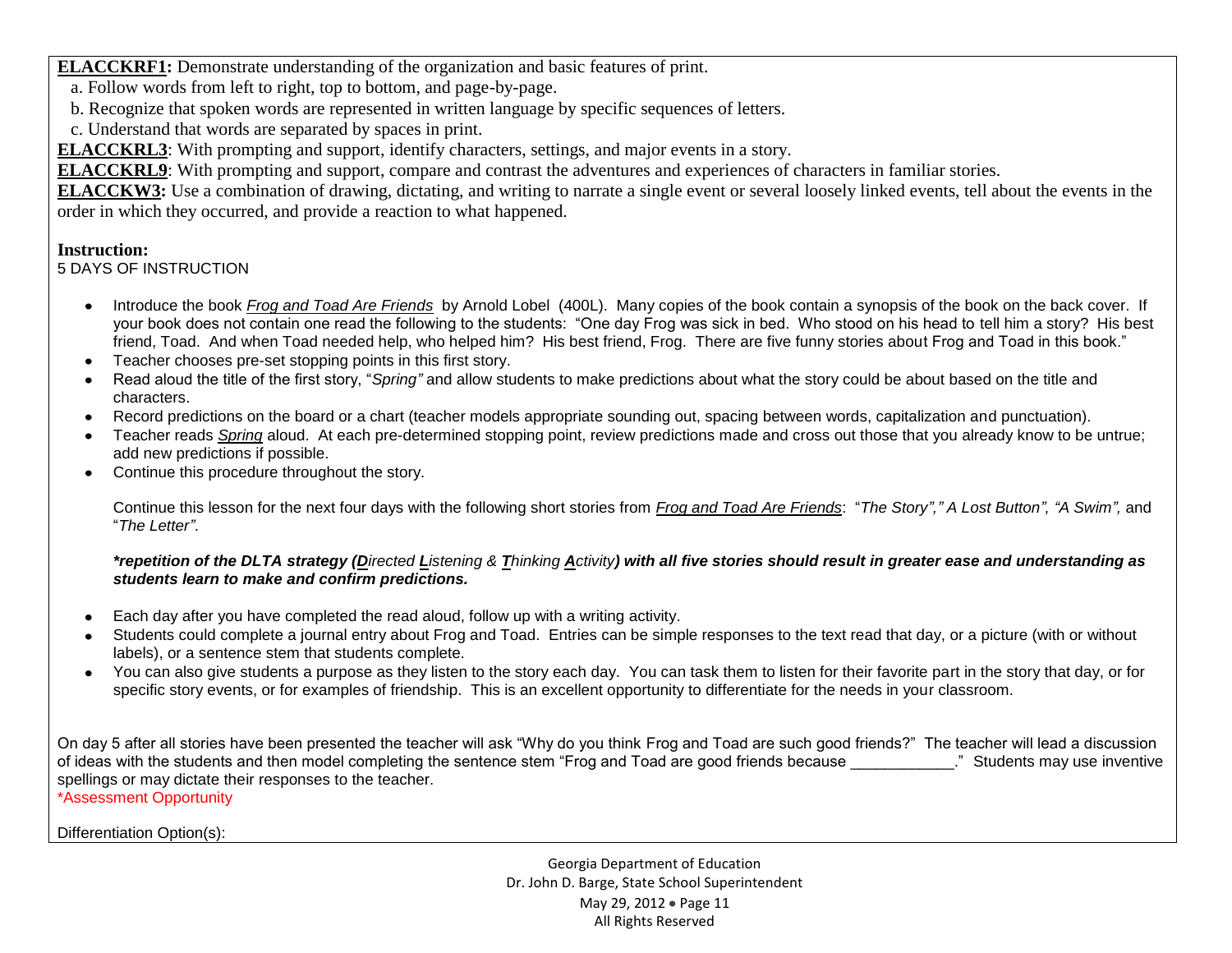- Varying levels of teacher support to guide students to an understanding of making and confirming predictions in text.
- More capable students can write additional sentence(s) during the writing activity.

## **ESSENTIAL QUESTION: How can I orally present information?**

### **Task: Speaking & Listening – Student Interviews**

### **Standards:**

**ELACCKSL4**: Describe familiar people, places, things, and events and, with prompting and support, provide additional detail.

**ELACCKSL5**: Add drawings or other visual displays to descriptions as desired to provide additional detail.

**ELACCKSL6:** Speak audibly and express thoughts, feelings, and ideas clearly.

**ELACCKL1:** Demonstrate command of the conventions of Standard English grammar and usage when writing or speaking.

a. Print many upper- and lowercase letters.

## **Instruction:**

2 DAYS OF INSTRUCTION

Day 1:

- Ask students, "How can we learn more about one another?" Allow students to make recommendations and share their ideas.
- Define what an interview is. Teacher and parapro will then model using a graphic organizer to interview one another. The graphic organizer can be displayed on an interactive whiteboard or lifted onto chart paper during this process.
- Correct modeling of concepts of print and phonetic skills such as sounding out words, writing left-to-right, and letter recognition should be stressed as information is placed into the graphic organizer.
- Teachers will model cooperative behaviors, taking turns, and active listening during the activity.
- Brainstorm a list of questions which students may want to ask a friend in the classroom.  $\bullet$
- Compile these into a graphic organizer for students to use for tomorrow's activity.

## Day 2:

- Pair students and have them gather information about one another's favorite things using the interview graphic organizer constructed yesterday.  $\bullet$
- After student pairs have had time to practice they will introduce their friend to the class and tell 3 important things they learned about their new friend using their graphic organizer.

Differentiation Option(s):

Varying levels of teacher support as students collect and record information onto graphic organizers.

## **ESSENTIAL QUESTION: How do I write about my friends?**

## **Task: Writing Assessment**

## **Standards:**

**ELACCKL1:** Demonstrate command of the conventions of Standard English grammar and usage when writing or speaking.

a. Print many upper- and lowercase letters.

**ELACCKW3:** Use a combination of drawing, dictating, and writing to narrate a single event or several loosely linked events, tell about the events in the order in which they occurred, and provide a reaction to what happened.

**ELACCKW5:** With guidance and support from adults, respond to questions and suggestions from peers and add details to strengthen writing as needed.

Georgia Department of Education Dr. John D. Barge, State School Superintendent May 29, 2012 • Page 12 All Rights Reserved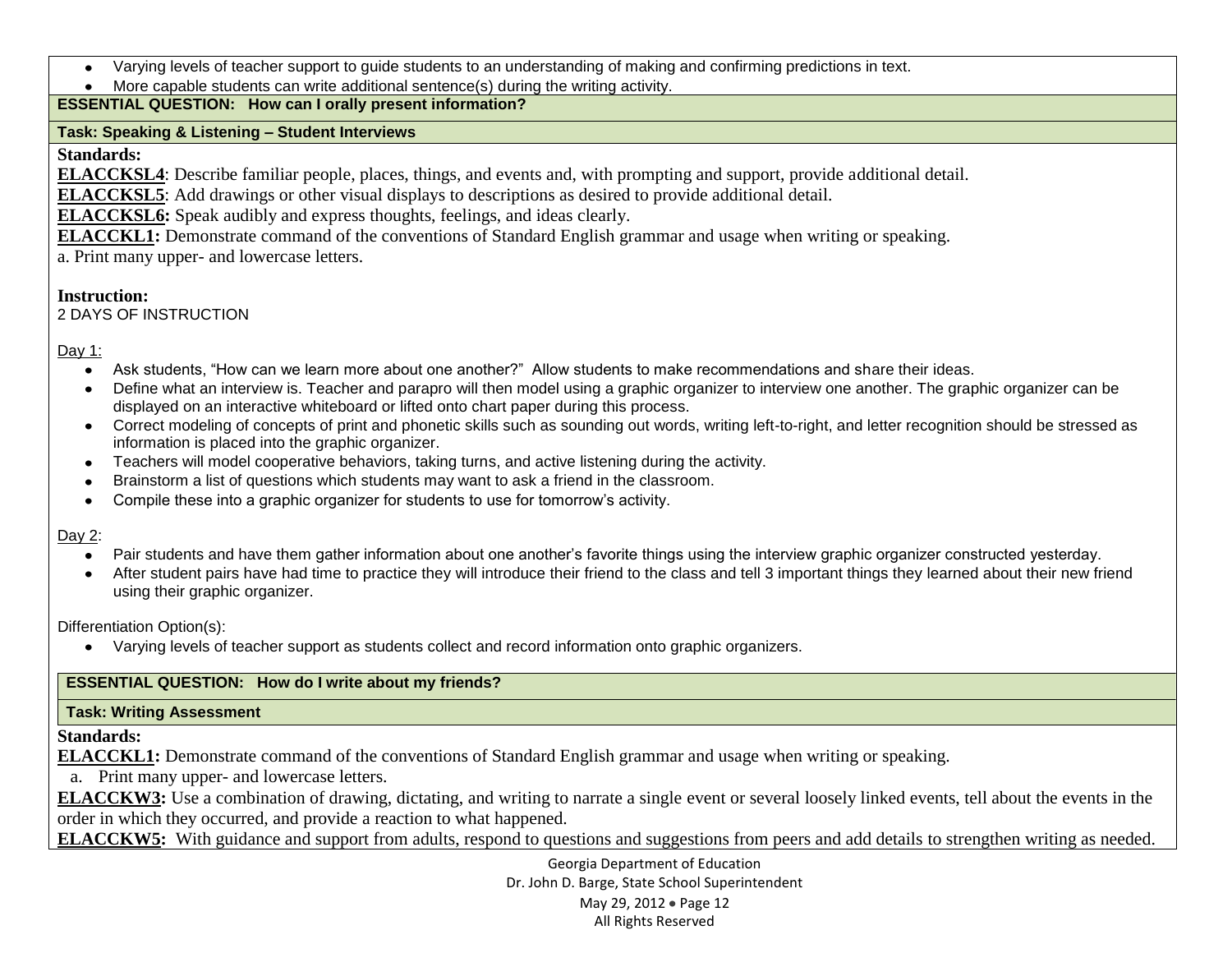**ELACCKW8**: With guidance and support from adults, recall information from experiences or gather information from provided sources to answer a question.

### **Instruction:**

1 DAY OF INSTRUCTION

#### **Complete Assessment:**

- Tell students that today we will be drawing a picture and adding writing to it in the form of a labels.
- Teacher will provide the following prompt to the students: **"**We have made many new friends in school. Think about the examples of what friends like to do together from the book *Frog and Toad Are Friends*. Today you will draw a picture of yourself and one new friend in our class doing an activity together. Use the names of the friends in our class that we have in our pocket chart so you can label the both of you. You may add more writing to describe what the two of you are doing together. Be sure to include many details in your illustration."

## **ESSENTIAL QUESTION: How do I add letters and words to pictures that convey meaning?**

## **Task: Shared Reading/Writing**

## **Standards:**

**ELACCKRF1:** Demonstrate understanding of the organization and basic features of print.

a. Follow words from left to right, top to bottom, and page-by-page.

b. Recognize that spoken words are represented in written language by specific sequences of letters.

**ELACCKRL6**: With prompting and support, name the author and illustrator of a story and define the role of each in telling the story.

**ELACCKRL7**: With prompting and support, describe the relationship between illustrations and the story in which they appear (e.g., what moment in a story an illustration depicts).

**ELACCKW3:** Use a combination of drawing, dictating, and writing to narrate a single event or several loosely linked events, tell about the events in the order in which they occurred, and provide a reaction to what happened.

**ELACCKRF2**: Demonstrate understanding of spoken words, syllables, and sounds (phonemes).

a. Recognize and produce rhyming words.

## **Instruction:**

1 DAY OF INSTRUCTION

- Begin with the question "What is a friend?" Elicit responses from students and record on interactive whiteboard or chart paper. Teacher models writing left-to-right and using correct spacing between words as student responses are recorded.
- Present the book *That's What A Friend Is*by P.K. Hallinan and discuss the title and illustration on the front cover. Point out that P.K. Hallinan is both the author who wrote the words and the illustrator who drew the pictures.
- Read the book aloud. Emphasize to the students that each illustration matches the text on the page.
- The text contains rhyming words in a predictable pattern. After reading a few pages pause and allow students to predict what an upcoming rhyming word will be. Example: "And then late at night a friend is just right for telling ghost stories when you turn off the zame and allow students to predict the missing word which rhymes with "*night".* Teacher will closely observe students to assess those who need further assistance in understanding the concept of rhyming words. (Repeat this strategy with all texts containing rhyming words.)
- After reading the text and discussing ideas presented by the author about activities friends do together, revisit the predictions made prior to reading. Check for similarities and differences.
- Next, present the sentence stem, "A friend is  $\ldots$  " and elicit responses from students as to how each of them would complete the sentence.

Georgia Department of Education Dr. John D. Barge, State School Superintendent May 29, 2012 • Page 13 All Rights Reserved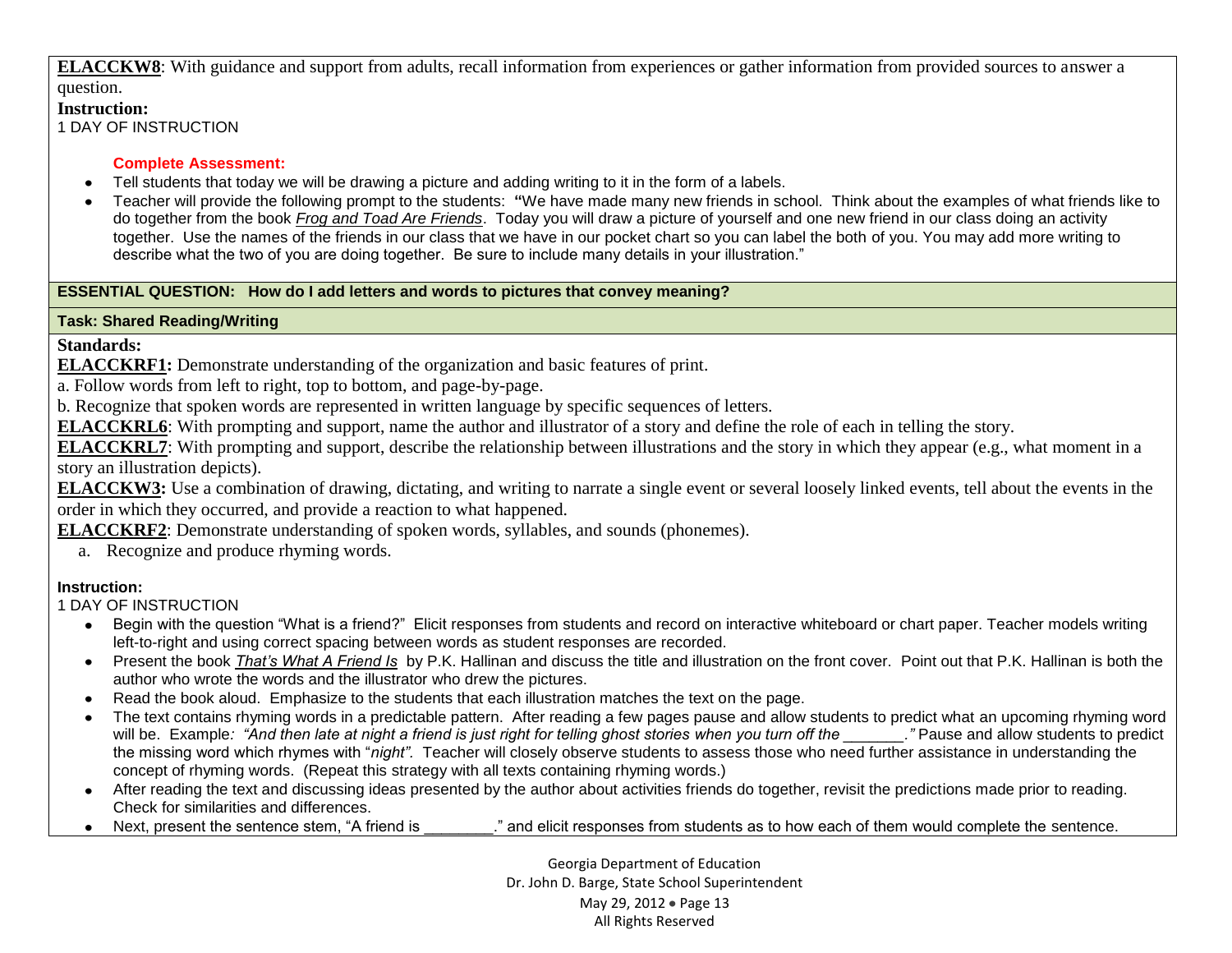Students will begin illustrating while the teacher and parapro conference individually or in small groups to help students write responses. \*Assessment Opportunity

Differentiation Option(s):

Teacher/para pro can use dotted lines on student paper as guides for correct printing of letters and words

## **ESSENTIAL QUESTION: How do I develop good writing habits?**

### **Task: Shared Reading/Writing**

### **Standards:**

 **ELACCKRL2:** With prompting and support, retell familiar stories, including key details.

**ELACCKRL10**: Actively engage in group reading activities with purpose and understanding.

 **ELACCKRL4:** Ask and answer questions about unknown words in a text.

- **ELACCKL1:** Demonstrate command of the conventions of Standard English grammar and usage when writing or speaking.
	- a. Print many upper- and lowercase letters.

## **Instruction:**

1 TO 2 DAYS OF INSTRUCTION

- Tell students that today we will read aloud a book about someone who has a very special name. Introduce the book *Chrysanthemum* by Kevin Henkes (410L).
- Explain that Chrysanthemum is the name of a beautiful flower and is also the name of the main character in this book.
- Ask students if they know the meaning of their own name. Go to the website<http://www.meaning-of-names.com/>and demonstrate putting in the teacher's first name. Show students the meaning of the name. Enter each student's name and find the meaning. (You may want to go to the website ahead of time and enter each student name to preview the meanings)
- Discuss the title and illustration on front cover of the book.  $\bullet$
- Explain this book tells about Chrysanthemum's first day of school. Read the book aloud pausing to let students comment on Chrysanthemum's feelings as the others make fun of her name.
- After completing the book, allow students to turn to a partner (knee-to-knee) and retell what they remember about the story. Emphasize telling the story in the correct sequence. Teacher and parapro can informally assess students and note those requiring extra assistance with the task.
- Next, display a large heart made from red construction paper. Explain this represents our heart and our feelings. When others make fun of us or call us names it hurts our heart and our feelings. Crumple up the red heart to illustrate this.
- Explain that a good friend will always apologize when they hurt your feelings. Flatten out the crumpled paper to illustrate.
- Show the students that even though we tried to flatten the crumpled heart back out, the wrinkles in the paper remain. The wrinkles are like scars on our hearts….they never totally go away.
- Tell students that since we are learning so much about friendship we should learn from this story that hearts are delicate and we should take good care of them by not hurting the feelings of others.
- Attach the crumpled heart to a large sheet of paper and have students sign it as a promise/pledge to not knowingly hurt the feelings of others. Display the poster in the classroom throughout the year so students can refer back to it.
- Explain to students that we have learned everyone's name is special. We should take pride in our name and also take pride in how we print it. Today we will practice correctly printing our names.
- Using age appropriate lined paper the teacher and parapro will assist students individually or in small groups to correctly print their name.

Differentiation Option(s):

Georgia Department of Education Dr. John D. Barge, State School Superintendent May 29, 2012 • Page 14 All Rights Reserved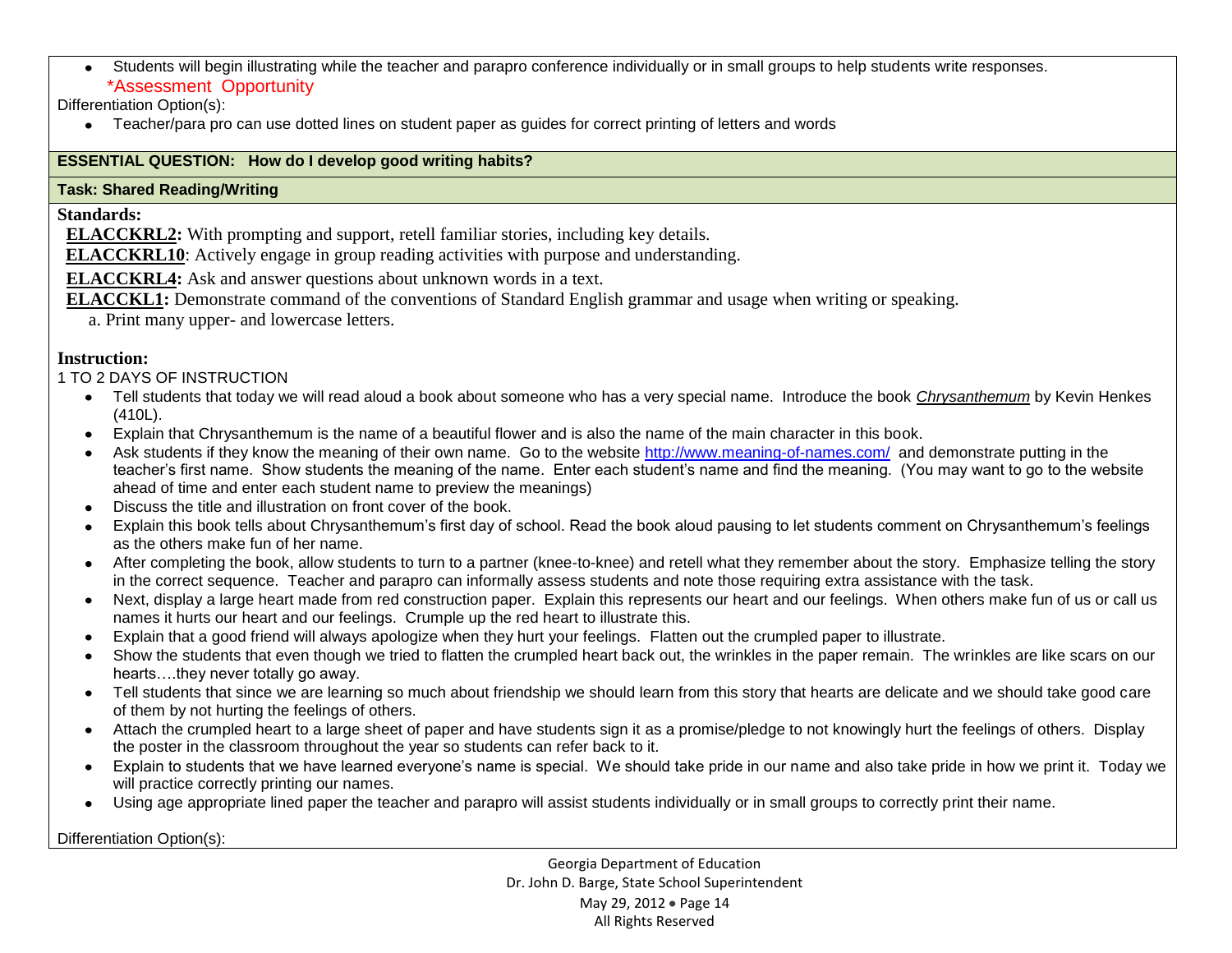Students lacking adequate fine motor skills may use play-dough or clay to form the letters of their name.

### **ESSENTIAL QUESTION: How do I identify rhyming words in text?**

#### **Task: Identification of Rhyming Words**

#### **Standards:**

**ELACCKRF1: Demonstrate understanding of the organization and basic features of print.** 

a. Follow words from left to right, top to bottom, and page-by-page.

b. Recognize that spoken words are represented in written language by specific sequences of letters.

c. Understand that words are separated by spaces in print.

**ELACCKRF2**: Demonstrate understanding of spoken words, syllables, and sounds (phonemes).

a. Recognize and produce rhyming words.

**ELACCKSL5**: Add drawings or other visual displays to descriptions as desired to provide additional detail.

### **Instruction**:

1 DAY OF INSTRUCTION

- Introduce the poem "*Hug o' War"* by Shel Silverstein. Poem can be displayed on interactive whiteboard or lifted onto chart paper.  $\bullet$
- Read the title and author.
- Discuss what a hug o' war could mean.
- Read the poem aloud modeling left-to-right sweep.
- After reading, talk about what the author is trying to convey.
- Reread the poem chorally several times and identify and highlight rhyming words.
- Give students a copy of the poem to illustrate.
- Assist students in highlighting the rhyming words.
- This poem can then be placed into a poetry notebook which each student will maintain and add to throughout the school year.
- Next, ask students to return to the whole group for a rhyming word game.  $\bullet$
- Rhyming Basket Game: Students sit in a circle on the floor. Objects are placed into a basket (one object for each child present), and the basket is  $\bullet$ passed around the circle.
- As each child gets the basket, the teacher says a word (such as "shoe") and a student pulls out the object that rhymes ("glue").
- Many various objects can be used as it does not matter if the rhyming words are real words or nonsense words.
- Teacher monitors for understanding of the concept.

Differentiation Option(s):

- Remediation Option for those students requiring more support small groups can play rhyming bingo.  $\bullet$
- $\bullet$

#### **ESSENTIAL QUESTION: How can predicting help me become a stronger reader?**

## **Task: DLTA - Directed Listening and Thinking Activity (read, predict, confirm/deny)**

**Standards:**

**ELACCKRL3**: With prompting and support, identify characters, settings, and major events in a story.

Georgia Department of Education Dr. John D. Barge, State School Superintendent May 29, 2012 • Page 15 All Rights Reserved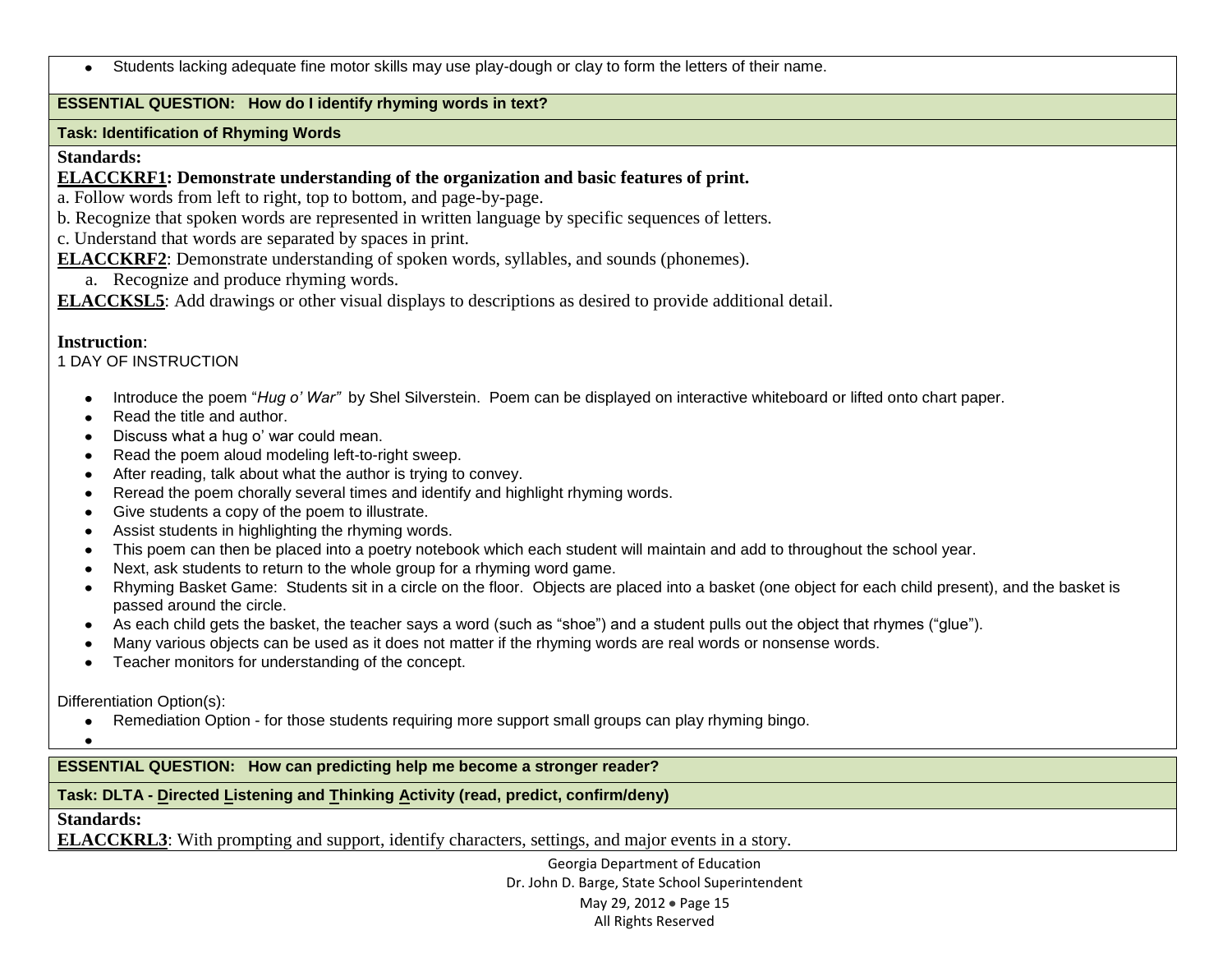**ELACCKRL9**: With prompting and support, compare and contrast the adventures and experiences of characters in familiar stories. **ELACCKW3:** Use a combination of drawing, dictating, and writing to narrate a single event or several loosely linked events, tell about the events in the order in which they occurred, and provide a reaction to what happened.

## **Instruction:**

5 DAYS OF INSTRUCTION

- Introduce the book *Frog and Toad Together* by Arnold Lobel (400L). Many copies of the book contain a synopsis of the book on the back cover. If your book does not contain one read the following to the students*: "Frog and Toad are friends. They take walks together, they eat cookies together, they play games together – and sometimes, the things they do together are scary! There are five wonderful stories about Frog and Toad in this book."*
- Read aloud the title of the first story, *A List*. Teacher chooses pre-set stopping points in this first story. Allow students to make predictions about what the story could be about based on the title and characters.
- Record predictions on the board or a chart (teacher models appropriate sounding out, spacing between words, capitalization and punctuation).
- Teacher then reads the story aloud. At each pre-determined stopping point, review predictions made and cross out those that you already know to be untrue; add new predictions if possible.
- Continue this procedure throughout the story.

Continue this lesson for the next four days with the following short stories from *Frog and Toad Together*: *The Garden, Cookies, Dragons and Giants,*  and *The Dream*.

*\*repetition of the DLTA strategy (Directed Listening & Thinking Activity) with all five stories should result in greater ease and understanding as students learn to make and confirm predictions.*

On day 5 after all stories have been presented the teacher will ask "Why do you think Frog and Toad are such good friends?" The teacher will lead a discussion of ideas with the students, contrasting the two books *Frog and Toad Together* and *Frog and Toad Are Friends* before modeling how to complete the sentence together." Students may use inventive spellings or may dictate their responses to the teacher as they provide an activity they enjoy doing with a good friend.

\*Assessment Opportunity

Differentiation Option(s):

- Varying levels of teacher support to guide students to an understanding of making and confirming predictions in text.
- More capable students can write an additional sentence(s) during the writing activity.

**ESSENTIAL QUESTION: How do I conduct research?**

## **Task: Research and Text Features**

**Standards:**

**ELACCKL2:** Demonstrate command of the conventions of Standard English capitalization, punctuation, and spelling when writing.

b. Recognize and name end punctuation.

**ELACCKW3:** Use a combination of drawing, dictating, and writing to narrate a single event or several loosely linked events, tell about the events in the order in which they occurred, and provide a reaction to what happened.

**ELACCKW8**: With guidance and support from adults, recall information from experiences or gather information from provided sources to answer a

Georgia Department of Education Dr. John D. Barge, State School Superintendent May 29, 2012 • Page 16 All Rights Reserved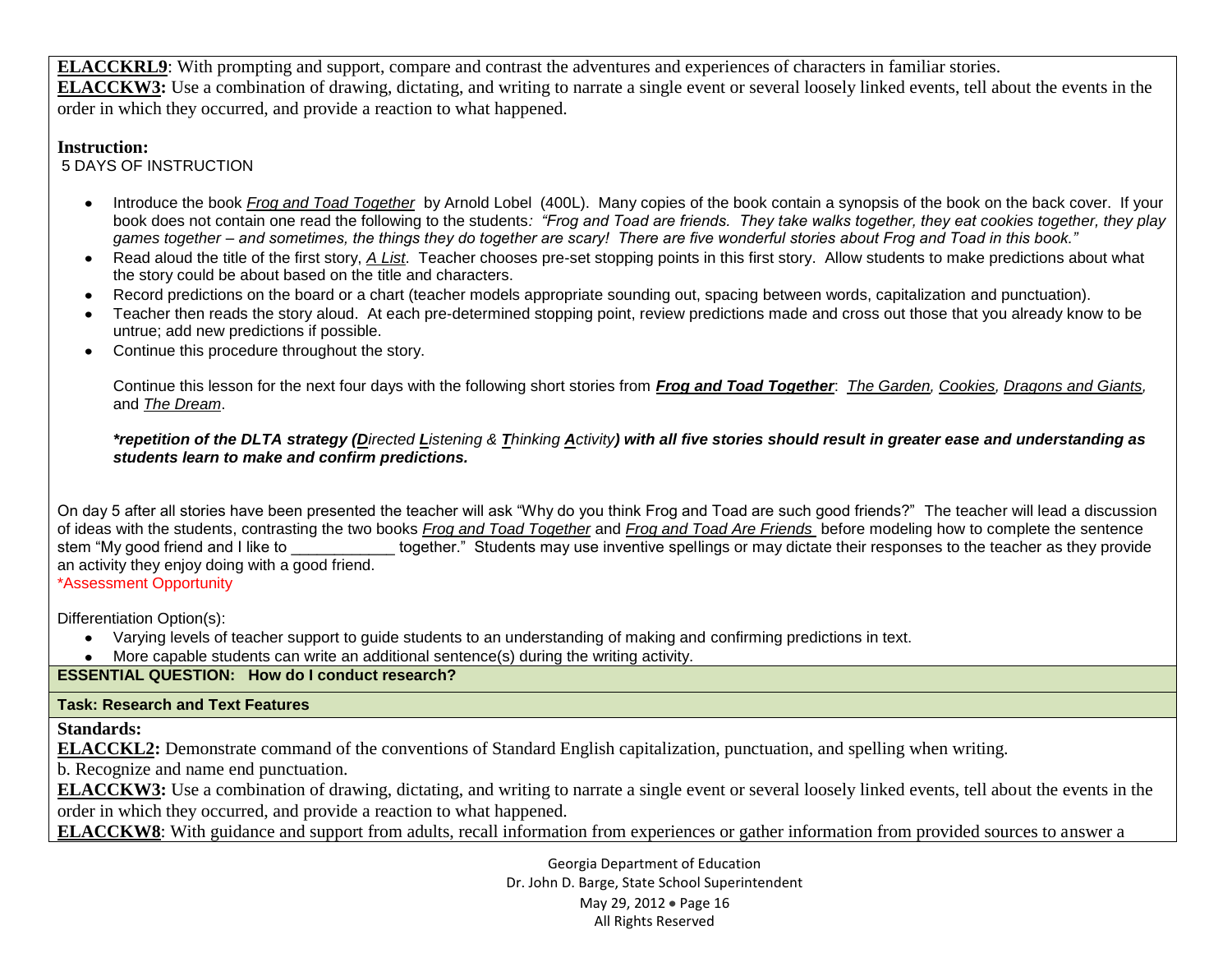#### question.

#### **Instruction**:

1 DAY OF INSTRUCTION

- Tell students we will be reading another book about two special friends.
- Introduce and read aloud *Can I Play Too?*by Mo Willems (70L).
- Explain the author uses speech bubbles throughout the book to indicate what each character is saying.  $\bullet$
- Before reading aloud print the word "Hello" with a period after it and read it with the proper inflection.  $\bullet$
- Next, change the period to an exclamation mark and read again. Discuss the difference between the two marks and how the word was read each time.  $\bullet$
- Then, change to a question mark and read again. Have students contrast the three different marks and discuss reasons for using each one.
- Then, read the book aloud emphasizing the speech bubble text features and the author's purpose for including them. Also, draw attention to the punctuation in the sentences. Be sure to read each with proper inflection.
- Pause during reading to allow for discussion of events.
- After the book is finished pair children up (knee-to-knee) and have them discuss how Piggy and Elephant extended friendship to the worm in the story  $\bullet$ and why it was a good choice to do so.
- Students then come back to whole group to share ideas.
- Provide student pairs with another book in this series by Mo Willems and ask them to look through and read to find an example of friendship. Media  $\bullet$ centers have many of these books in this series. This may be a good opportunity to take the class to the media center for an introductory activity.
- Explain that students are conducting research. Research is like being a detective and finding out information to help you better understand something.  $\bullet$
- Teacher and parapro circulate to offer support with text.
- Once student pairs have found an example of friendship in their book they return to the whole group to share it.
- As student pairs share their examples the teacher records them on a chart which is titled "Examples of Friendship" (teacher models appropriate sounding out, spacing between words, capitalization and punctuation) This chart will be posted in the classroom.
- Review that we have learned a lot about how to extend friendship to others.
- Ask students to draw a picture of how to invite someone on the playground to play with you. What would you say to them? Have students use speech bubbles, like the ones in the Piggy and Elephant books, in their illustration to write what would be said to the friend. \*Assessment Opportunity

Differentiation Option(s):

• For students who find the task overwhelming, they may dictate their response and watch as the teacher/para models writing the words in the speech bubble. The teacher/para can also use dotted lines to guide the student's printing.

### **ESSENTIAL QUESTION: How do I add letters and words to pictures that convey meaning?**

#### **Task: Culminating Activity**

**Standards:**

**ELACCKSL1**: Participate in collaborative conversations with diverse partners about kindergarten topics and texts with peers and adults in small and larger groups.

a. Follow agreed-upon rules for discussions (e.g., listening to others and taking turns speaking about the topics and texts under discussion).

b. Continue a conversation through multiple exchanges.

**ELACCKRL9**: With prompting and support, compare and contrast the adventures and experiences of characters in familiar stories.

Georgia Department of Education Dr. John D. Barge, State School Superintendent May 29, 2012 • Page 17 All Rights Reserved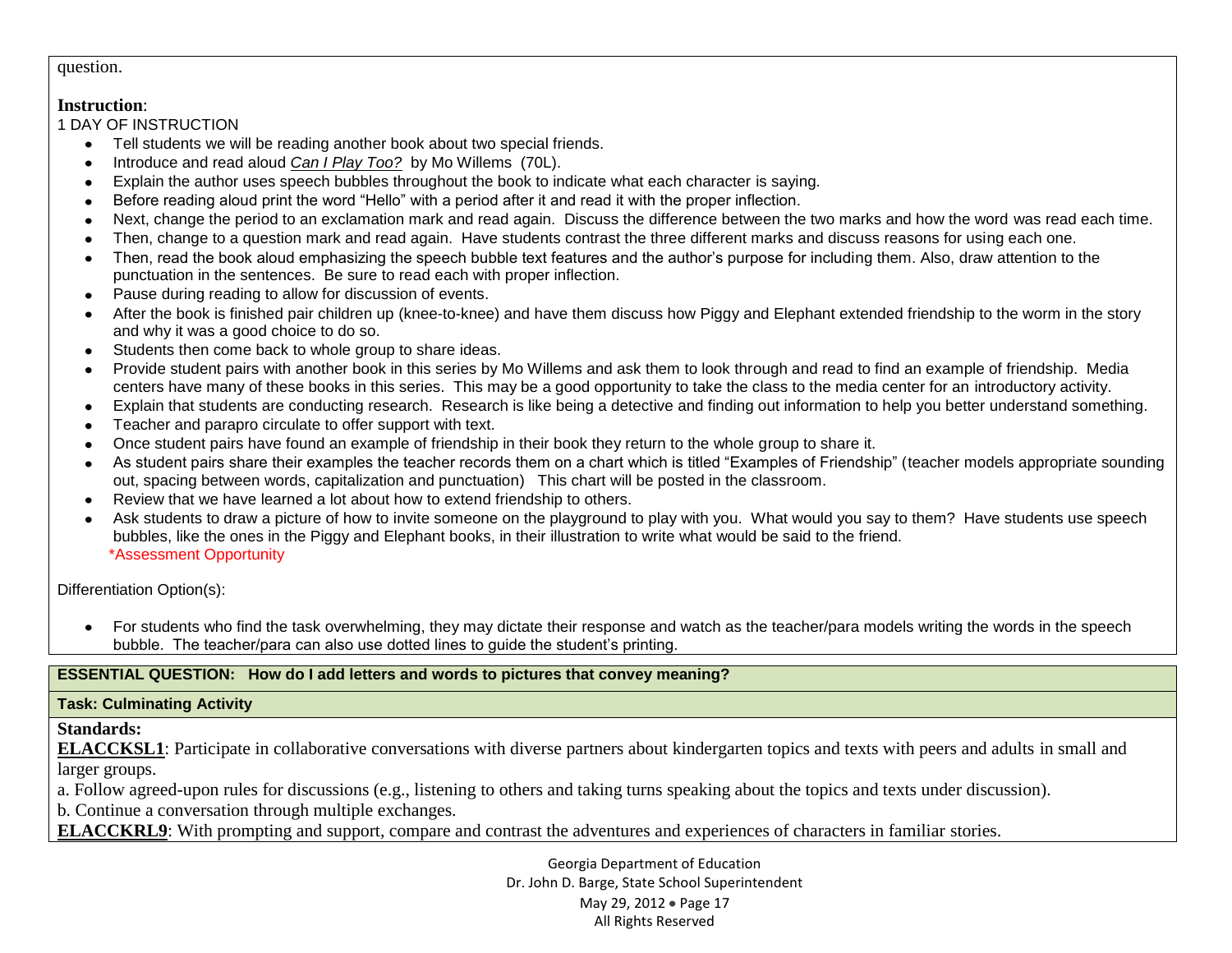**ELACCKRF3:** Know and apply grade-level phonics and word analysis skills in decoding words.

a. Demonstrate basic knowledge of one-to-one letter-sound correspondences by producing the primary or many of most frequent sounds for each consonant.

**ELACCKW3:** Use a combination of drawing, dictating, and writing to narrate a single event or several loosely linked events, tell about the events in the order in which they occurred, and provide a reaction to what happened.

## **Instruction**:

### 1 TO 2 DAYS OF INSTRUCTION

- Explain we have learned many important things about friendship. Introduce *The Important Book* by Margaret Wise Brown (580L).
- Ask students to predict what the title of this book is telling us about what we will read in the text. What clues does it provide? Does the illustration on the cover help us to predict?
- Next, begin a discussion about things you think are important. Give many age appropriate examples that students can relate to (brush your teeth every day, listen to the teacher, look before you cross the street, etc.).
- Read the text aloud pausing to reflect why each topic in the text is important. Children this age are highly engaged when the word "important" is involved in any subject.
- After the book is finished, explain we have learned many important things about friendship. Refer to the "Examples of Friendship" chart previously posted to aid students in recall efforts as they brainstorm things they feel are important about friendship.
- Review the stories read about Frog and Toad and tie each story back to examples on the chart.  $\bullet$
- Allow students to share personal examples of friendship. Emphasize to students that while one person shares others should be showing proper listening behaviors (sitting still, hands in laps, eyes on the person talking, etc.). Explain this is also a way of showing friendship because good friends listen to one another.
- As students share teacher writes their ideas on chart paper or interactive whiteboard. This is an excellent opportunity for a shared pen activity emphasizing letter /sound correspondence.

#### Complete Assessment

- After constructing a list of ideas, model choosing one idea and placing it in the sentence stem "The important thing about friendship is \_\_\_\_\_\_\_\_\_\_\_\_."
- Students will then be given a paper with the sentence stem printed and will add their idea.
- Scaffold assistance with the writing task by having the chart(s) available for students to copy from, providing dotted lines to aid student printing, and allowing students to dictate to the teacher.
- Emphasize adding many details to the illustration matching the text on the paper.

This may be the time of year for many schools to conduct Open House. Another idea would be to take the student responses from this activity and add them to a powerpoint presentation, "The Important Thing About Friendship", which could run during the Open House in your classroom. You could include student pictures with their responses.

## **PART 2 ASSESSMENT: CONNECTING READING TO WRITING AT GRADE-APPROPRIATE LEVEL**

## **PROMPT:**

## **After the first 10 days of instruction:**

"We've just finished reading *[Nubs: The True Story of a Mutt, a Marine & a Miracle](http://www.amazon.com/Nubs-True-Story-Marine-Miracle/dp/031605318X/ref=sr_1_177?s=books&ie=UTF8&qid=1329099507&sr=1-177)*. Major Dennis and Nubs have an amazing friendship. They help one another out in many ways. Think about a time when you helped one of your best friends with a problem he or she may have been having. Today you can draw a

> Georgia Department of Education Dr. John D. Barge, State School Superintendent May 29, 2012 • Page 18 All Rights Reserved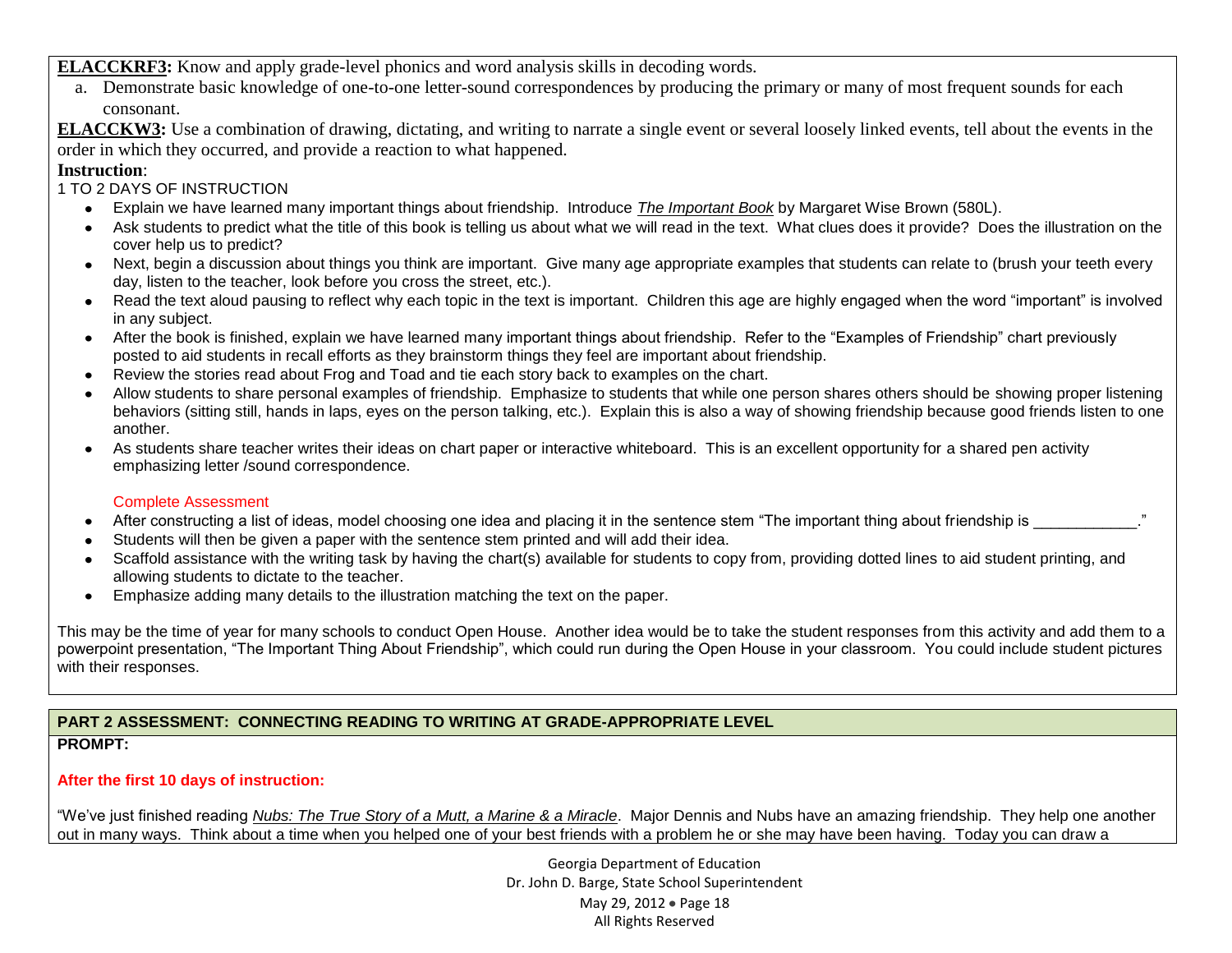detailed picture and write about it. Do your best to write your ideas down, but I'll be available to help you if you need it." Students may use inventive spellings or dictate a response to the teacher.

#### **After 12 days of instruction:**

"We now know a lot about friendship. We've also learned about writing too. (point out anchor charts and posters constructed throughout the unit) Today you are going to draw a detailed picture and write about friendship. Think about what we learned in the book *How To Be A Friend: A Guide To Making Friends and Keeping Them*. Why do you think good friends should treat each other with kindness? Write about a time when a friend in our class showed kindness towards you. Add as many details as you can."

#### **SKILL BUILDING TASKS**

This unit is intended to meet the shared reading and writing workshop segments of a balanced literacy program. Reading foundational standards, while reinforced in this unit, should be taught directly during daily guided reading and explicit phonics instruction.

**ESSENTIAL QUESTION: How can predicting help me become a stronger reader?**

#### **Task: DLTA - Directed Listening and Thinking Activity (read, predict, confirm/deny)**

**Standards:**

**ELACCKRI2**: With prompting and support, identify the main topic and retell key details of a text.

**ELACCKRI3**: With prompting and support, describe the connection between two individuals, events, ideas, or pieces of information in a text.

**ELACCKRI7**: With prompting and support, describe the relationship between illustrations and the text in which they appear (e.g., what person, place, thing, or idea in the text an illustration depicts).

**ELACCKW3:** Use a combination of drawing, dictating, and writing to narrate a single event or several loosely linked events, tell about the events in the order in which they occurred, and provide a reaction to what happened.

## **Instruction**:

5 DAYS OF INSTRUCTION

- Teacher chooses five pre-set stopping points in *[Nubs: The True Story of a Mutt, a Marine & a Miracle](http://www.amazon.com/Nubs-True-Story-Marine-Miracle/dp/031605318X/ref=sr_1_177?s=books&ie=UTF8&qid=1329099507&sr=1-177)*. (predetermine your stopping points based upon the time you have available and the needs of your class)
- Explain to students that this is a true story that really happened. It is not made up (fiction) like other stories we've read about friends (Frog and Toad).
- Point out the book contains real photographs of the characters.  $\bullet$
- Begin by having students make predictions based on cover art and title. Record student predictions on the board or a chart (teacher models appropriate  $\bullet$ sounding out, spacing between words, capitalization and punctuation).
- Teacher reads *[Nubs: The True Story of a Mutt, a Marine & a Miracle](http://www.amazon.com/Nubs-True-Story-Marine-Miracle/dp/031605318X/ref=sr_1_177?s=books&ie=UTF8&qid=1329099507&sr=1-177)* aloud to the first predetermined stopping point. At each stopping point, review predictions made before and cross out those that you already know to be untrue; add new predictions if needed. Be sure to require reasons and examples from the text for confirming /denying/ adding new predictions.
- Continue this procedure throughout the story for the next four days.
- Each day after you have completed the read aloud, a good follow up writing activity would be to have students complete a journal entry about Nubs.  $\bullet$
- Entries can be simple responses to the text read that day, or a picture (with or without labels), or a sentence stem that students complete.  $\bullet$
- You can also give students a purpose as they listen to the story each day. You can task them to listen for their favorite part in the story that day, or for specific story events, or for examples of friendship. This is an excellent opportunity to differentiate for the needs in your classroom.

Georgia Department of Education Dr. John D. Barge, State School Superintendent May 29, 2012 • Page 19 All Rights Reserved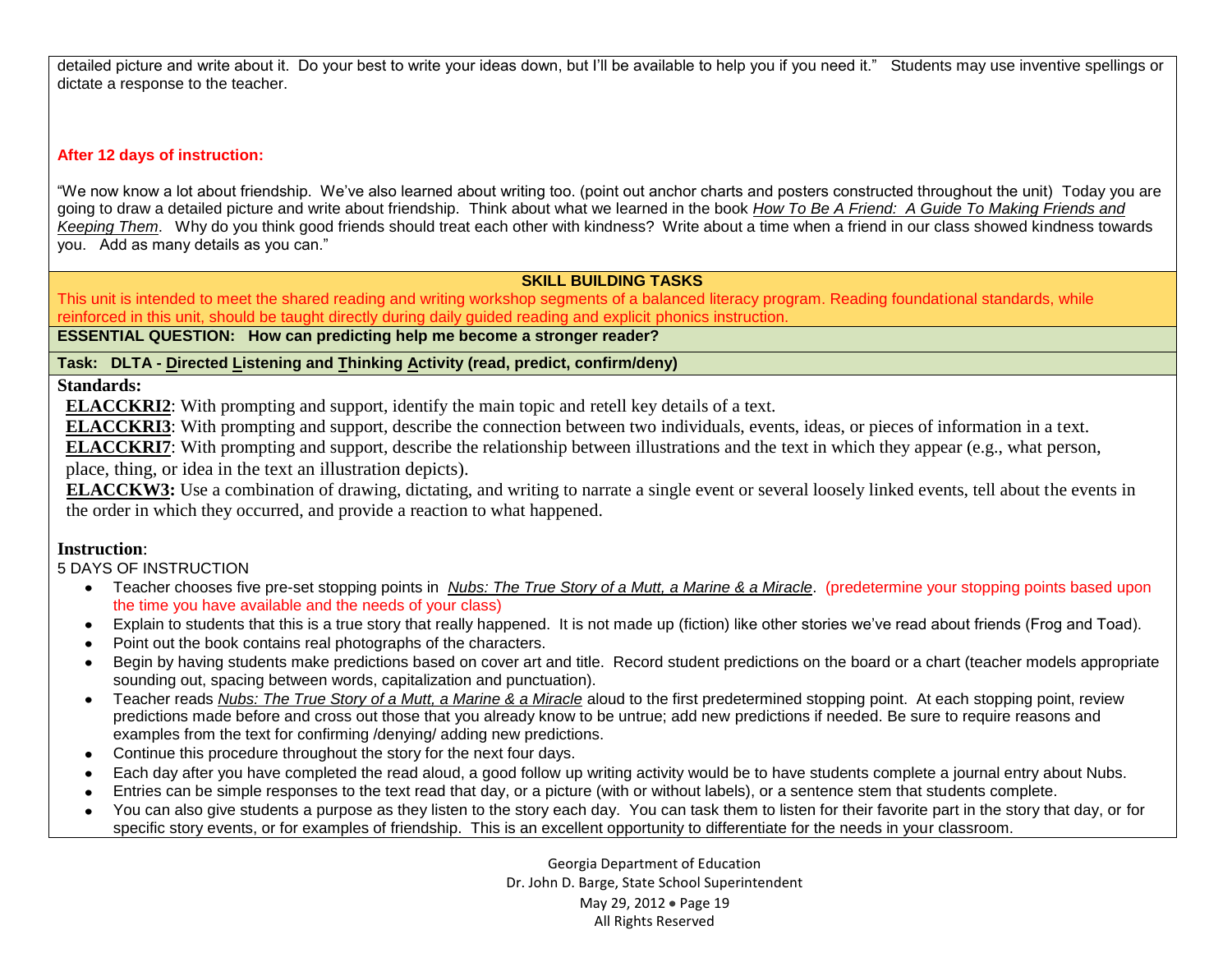#### \*Assessment Opportunity

#### **ESSENTIAL QUESTION: Why is it important to understand the elements of a story?**

#### **Task: Identification of characters, setting, beginning, middle, and end of story**

### **Standards:**

**ELACCKRI2**: With prompting and support, identify the main topic and retell key details of a text.

**ELACCKRI3**: With prompting and support, describe the connection between two individuals, events, ideas, or pieces of information in a text.

**ELACCKRI7**: With prompting and support, describe the relationship between illustrations and the text in which they appear (e.g., what person, place, thing, or idea in the text an illustration depicts).

**ELACCKSL1**: Participate in collaborative conversations with diverse partners about kindergarten topics and texts with peers and adults in small and larger groups.

- a. Follow agreed-upon rules for discussions (e.g., listening to others and taking turns speaking about the topics and texts under discussion).
- b. Continue a conversation through multiple exchanges.

**ELACCKW3:** Use a combination of drawing, dictating, and writing to narrate a single event or several loosely linked events, tell about the events in the order in which they occurred, and provide a reaction to what happened.

#### **Instruction:**

3 DAYS OF INSTRUCTION

#### Day 1: Characters

- Introduce a story map on either interactive whiteboard or chart paper. Discuss and explain the element characters.
- Lead a discussion centered on the two main characters in *[Nubs: The True Story of a Mutt, a Marine & a Miracle](http://www.amazon.com/Nubs-True-Story-Marine-Miracle/dp/031605318X/ref=sr_1_177?s=books&ie=UTF8&qid=1329099507&sr=1-177)* Major Dennis and Nubs. Explain that the story was mostly about these two characters.
- Ask students to help you draw a picture of and label each main character on the story map.
- This is a good opportunity to introduce the term *nonfiction* to the students and ask them to recall that this is a true story.
- Go to the website *<http://www.hachettebookgroup.com/features/storyofnubs/index.html>* and click on the download tab at the top of the page to download a coloring page of Major Dennis and Nubs. (Be sure to scroll down to the bottom of the page)
- You may also want to explore the site further with students to view pictures of Nubs and facts about him to reinforce to students that this is nonfiction.
- Allow students to color and label the coloring page.  $\bullet$  .

#### Day 2: Setting

- Review the story map started yesterday and the two main characters. Discuss and explain the element setting.
- Explain the setting is where the story mostly took place. Talk about what a desert is and how it looks. Look back at the pictures in the book and pick out features of a desert. Point out that the story mostly took place in the desert.
- Ask students to help you draw a picture of a desert on the story map.
- Explain that now that we have the characters and setting on our story map we can use it to help us retell the story of Major Dennis and Nubs and their  $\bullet$ amazing friendship.
- Preview the elements of beginning, middle and end which are on the story map. Ask how these can help us to retell the story. Tell students that we will learn about these tomorrow.

#### Day 3: Beginning, Middle, End

Review the story map and elements of characters and setting. Ask students to tell a partner (knee-to-knee) how these elements can help us to retell the

Georgia Department of Education Dr. John D. Barge, State School Superintendent May 29, 2012 • Page 20 All Rights Reserved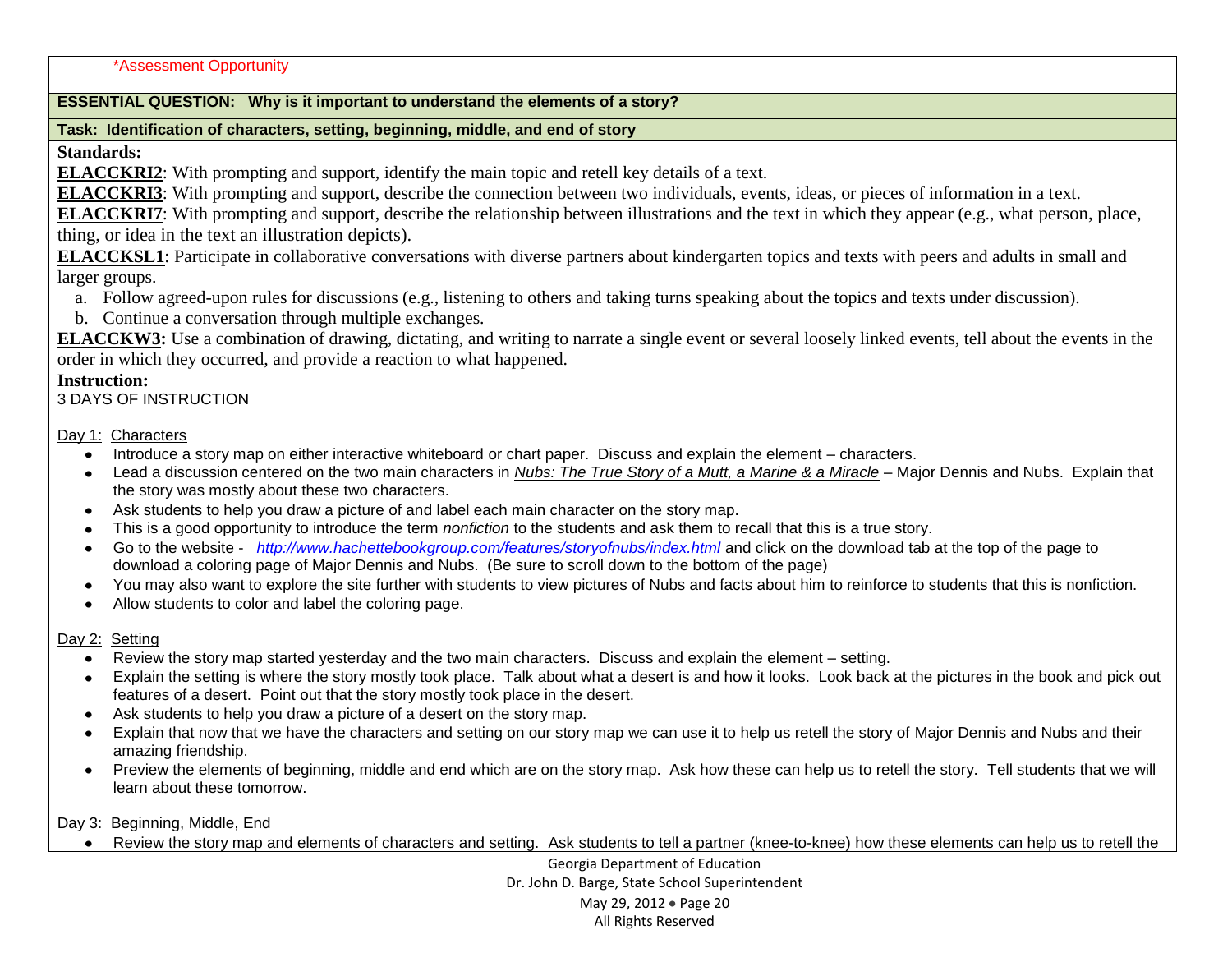story.

- Revisit the website: *<http://www.hachettebookgroup.com/features/storyofnubs/index.html>* and click on the green tab at the top titled "Nubs Journey". This  $\bullet$ will provide a short summary of the book. You may wish to view this more than one time. Pause it to discuss beginning, middle, and end of the story.
- After students have an understanding of the sequence of events, fill in the remainder of the story map.
- Provide students with a flip book consisting of three labeled parts: beginning, middle, end. Allow students to draw a picture to illustrate each sequenced element in their flip book.
- Allow student pairs to practice retelling the story to one another using their flip books. Teacher circulates to all student pairs to facilitate understanding of the concept of retelling.
- Bring the students back to whole group and ask for volunteer pairs to share and demonstrate their retelling of the story. Be sure to model appropriate, standards-based commentary after students pairs present to the class.

Differentiation Option(s):

Varying levels of teacher support as students orally share their thoughts and ideas. \*Assessment Opportunity

## **ESSENTIAL QUESTION: How can I work in a small group and present information?**

## **Task: Speaking and Listening**

## **Standards:**

**ELACCKW3:** Use a combination of drawing, dictating, and writing to narrate a single event or several loosely linked events, tell about the events in the order in which they occurred, and provide a reaction to what happened.

**ELACCKSL4**: Describe familiar people, places, things, and events and, with prompting and support, provide additional detail.

**ELACCKSL5**: Add drawings or other visual displays to descriptions as desired to provide additional detail.

**ELACCKSL6:** Speak audibly and express thoughts, feelings, and ideas clearly.

## **Instruction**:

2 DAYS OF INSTRUCTION

Day 1:

- Explain we have learned how a story map can help us retell a story in the right sequence or order. Model using the class example to retell in *[Nubs: The](http://www.amazon.com/Nubs-True-Story-Marine-Miracle/dp/031605318X/ref=sr_1_177?s=books&ie=UTF8&qid=1329099507&sr=1-177)  [True Story of a Mutt, a Marine & a Miracle](http://www.amazon.com/Nubs-True-Story-Marine-Miracle/dp/031605318X/ref=sr_1_177?s=books&ie=UTF8&qid=1329099507&sr=1-177)*.
- Explain the class will be divided into three groups. One group will focus on the beginning of the story, another on the middle, and another on the ending.
- With teacher and parapro support, each group will be tasked to work together to illustrate their part on a large sheet of paper.
- After illustrating, the group will need to write about or use labels to tell about their part of the story. Students should be encouraged to use inventive spellings. If your class is too large for three small groups you may consider making six groups, 2 for each part. Be sure to review cooperative group expectations for the time spent working on the task.

## Day 2:

- Explain that today each group will practice telling about their illustrations.  $\bullet$
- Go over expectations and reinforce that each student will need to contribute. Set expectations for the oral presentation: each member speaks, everyone must try to speak audibly (loud enough for the class to hear them), group members must take turns speaking, and audience members must not interrupt and should demonstrate listening behaviors.
- After groups have had time to practice allow each the opportunity to present to their peers. This is a great opportunity for the teacher to model appropriate, standards-based commentary to each group. These student generated posters can be displayed in the classroom for the remainder of the

Georgia Department of Education Dr. John D. Barge, State School Superintendent May 29, 2012 • Page 21 All Rights Reserved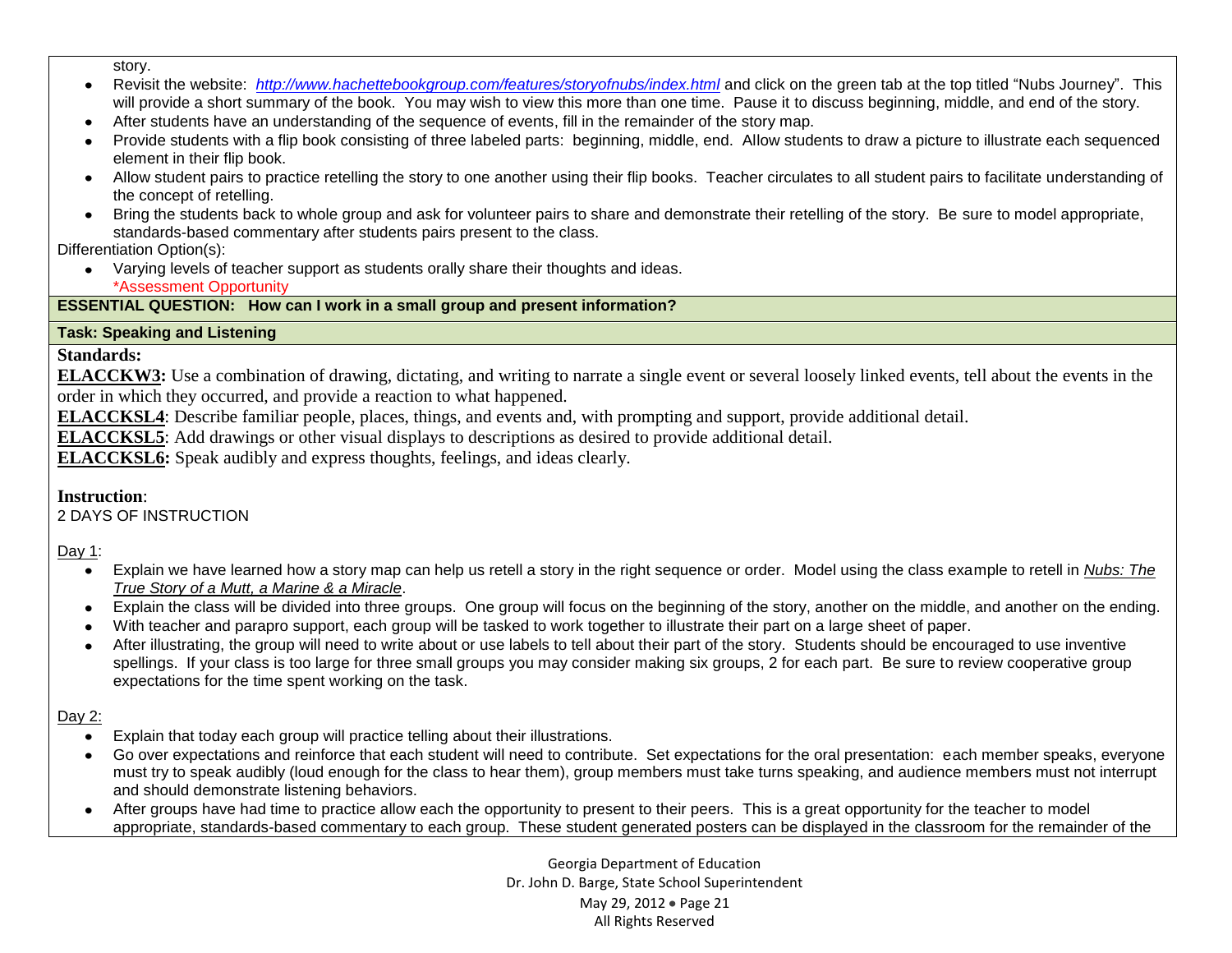unit.

Differentiation Option(s):

Varying levels of teacher support as students orally share their thoughts

### **ESSENTIAL QUESTION: How do I use letters and sounds to create words?**

### **Task: Writing Assessment**

## **Standards:**

**ELACCKW3:** Use a combination of drawing, dictating, and writing to narrate a single event or several loosely linked events, tell about the events in the order in which they occurred, and provide a reaction to what happened.

**ELACCKW8**: With guidance and support from adults, recall information from experiences or gather information from provided sources to answer a question.

**ELACCKL1:** Demonstrate command of the conventions of standard English grammar and usage when writing or speaking.

- a. Print many upper- and lowercase letters.
- b. Use frequently occurring nouns and verbs.

**ELACCKL2:** Demonstrate command of the conventions of standard English capitalization, punctuation, and spelling when writing.

d. Spell simple words phonetically, drawing on knowledge of sound-letter relationships.

## **Instruction**:

1 DAY OF INSTRUCTION

Complete Assessment:

- Tell students, "We've just finished reading *[Nubs: The True Story of a Mutt, a Marine & a Miracle](http://www.amazon.com/Nubs-True-Story-Marine-Miracle/dp/031605318X/ref=sr_1_177?s=books&ie=UTF8&qid=1329099507&sr=1-177)*. Major Dennis and Nubs have an amazing friendship. They help one another out in many ways.
- Think about a time when you helped one of your best friends with a problem he or she may have been having.
- Today you can draw a detailed picture and write as much as you can about it. Do your best to write your ideas down all by yourself, but I'll be available to help you if you need it."
- Students may use inventive spellings or dictate a response to the teacher.

## **ESSENTIAL QUESTION: How can I identify and read words that rhyme?**

## **Task: Poetry Analysis**

**Standards:**

**ELACCKRF1:** Demonstrate understanding of the organization and basic features of print.

a. Follow words from left to right, top to bottom, and page-by-page.

**ELACCKRF2**: Demonstrate understanding of spoken words, syllables, and sounds (phonemes).

a. Recognize and produce rhyming words.

**ELACCKRI2**: With prompting and support, identify the main topic and retell key details of a text.

**ELACCKRL5**: Recognize common types of texts (e.g., storybooks, poems).

**Instruction:**

1 DAY OF INSTRUCTION

Georgia Department of Education Dr. John D. Barge, State School Superintendent May 29, 2012 • Page 22 All Rights Reserved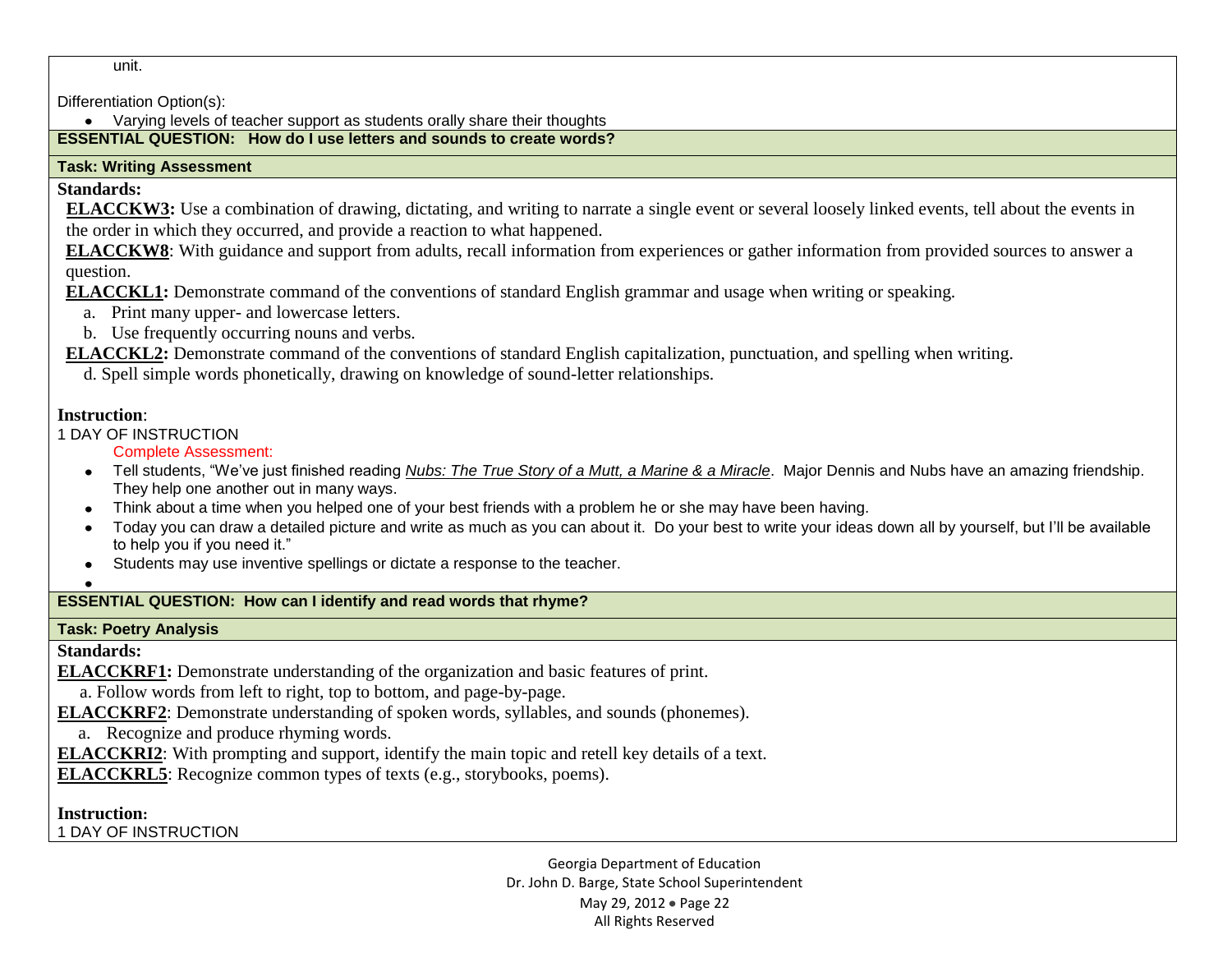- Introduce the poem "*Our Puppies"* by Evaleen Stein. The poem can be displayed on interactive whiteboard or lifted onto chart paper. Read the title and  $\bullet$ author.
- Discuss experiences students have had with puppies.  $\bullet$
- Read the poem aloud pointing to each word and model left-to-right sweep. After reading, talk about what the author is trying to convey in this poem about puppies.
- Reread the poem chorally several times in different ways (all together, just boys, just girls, in a soft voice, loud voice, etc.) then ask students to help identify and highlight the rhyming words.
- Students can then illustrate a copy of the poem and highlight rhyming words.
- Student pairs can practice "buddy reading" their poems together as they finish. This poem can be placed into the student's poetry notebook and then sent home to re-read with family members.

Differentiation Option(s):

Students requiring more practice identifying and producing rhyming words can visit the following website to play a rhyming word game:  $\bullet$ <http://pbskids.org/games/rhyming.html>

## **ESSENTIAL QUESTION: How can I use sounds and letters to write a response to a story?**

## **Task: Shared Reading/Writing**

**Standards:**

**ELACCKW2**: Use a combination of drawing, dictating, and writing to compose informative/explanatory texts in which they name what they are writing about and supply some information about the topic.

**ELACCKRI1**: With prompting and support, ask and answer questions about key details in a text.

**ELACCKRI3**: With prompting and support, describe the connection between two individuals, events, ideas, or pieces of information.

**ELACCKL2:** Demonstrate command of the conventions of standard English capitalization, punctuation, and spelling when writing.

d. Spell simple words phonetically, drawing on knowledge of sound-letter relationships.

## **Instruction:**

1 DAY OF INSTRUCTION

- Introduce the book *My Buddy* by Audrey Osofsky. Display the front cover of the book and ask students to comment on what they see. Explain that this book is about a young boy with muscular dystrophy and tells how he is teamed up with a dog trained to do things for him that he can't do for himself. Explain that muscular dystrophy means someone's muscles are not very strong.
- Explain that the dog's name in this book is Buddy and he is a helper dog. Allow students to ask questions and tell about any experiences they may have had with individuals in wheelchairs or with helper dogs.
- Read the book aloud and afterward lead a discussion about the book.
- Ask the students turn to a buddy (knee-to-knee) and talk about what they feel are the similarities and differences between the boy in the book and themselves.
- Allow students to share their thoughts.
- Ask students how the boy in the book and Buddy showed that they have an amazing friendship.
- As students share their ideas the teacher writes them down modeling how to slowly sound out each word.
- Tell students that they came up with a great list of ideas and that now you want them to put their idea onto paper.
- Present the sentence stem, "Being a good friend means  $\bullet$
- Model using one of the ideas shared by the class to finish the sentence.  $\bullet$

Georgia Department of Education Dr. John D. Barge, State School Superintendent May 29, 2012 • Page 23 All Rights Reserved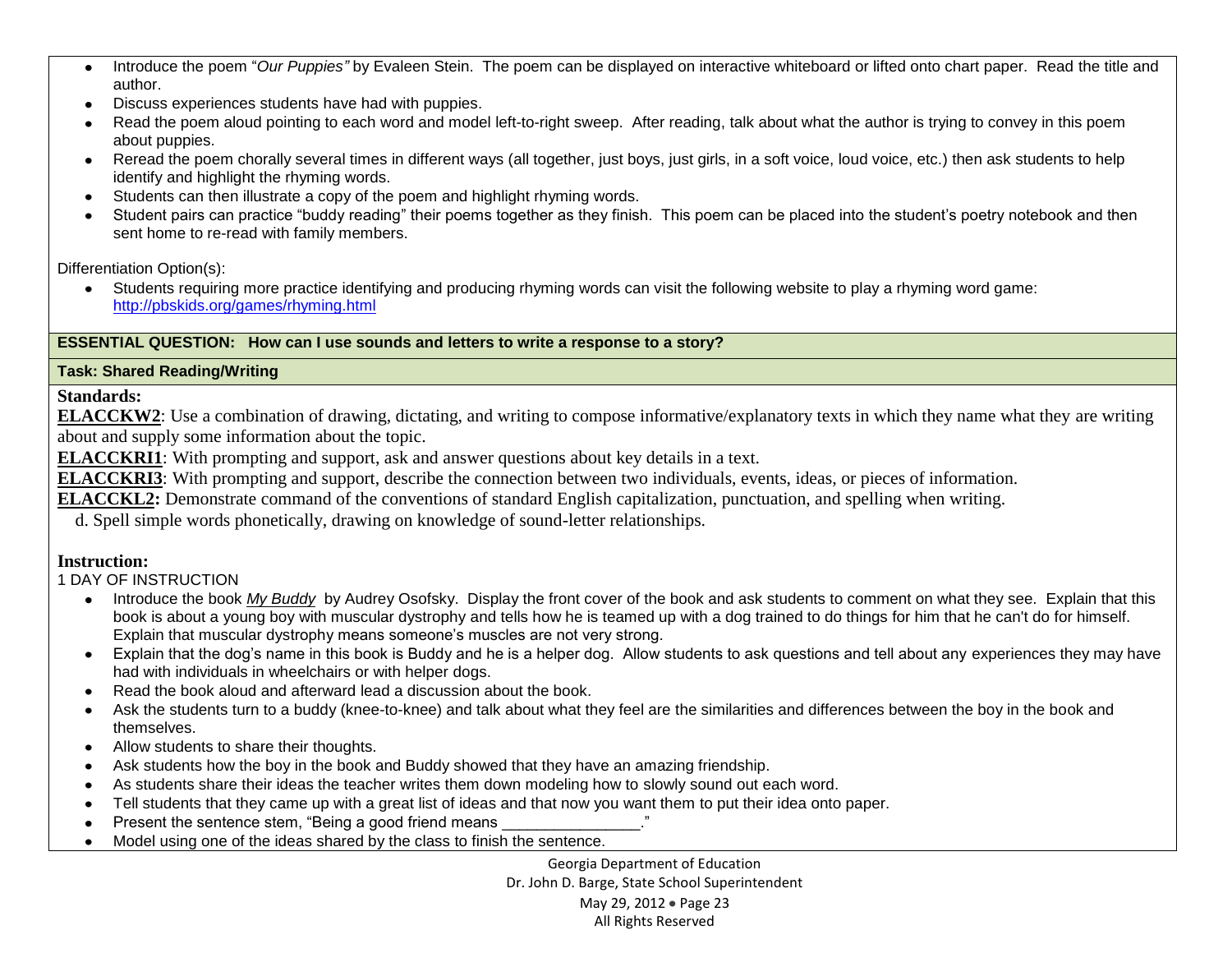- Provide a copy of the sentence stem to each student and allow them to complete the sentence stem and illustrate.
- Students may then share their products in an "Author's Chair".
- All student copies can be collected and made into a class book about friendship. \*Assessment Opportunity

Differentiation Option(s):

For students who find the task overwhelming they may dictate their response and watch as the teacher/para models writing the word(s) in the sentence stem. The teacher/para can also use dotted lines to guide the student's printing.

#### **ESSENTIAL QUESTION: Why is it important to listen carefully to stories so I can write a response?**

### **Task: Prompt Writing**

### **Standards:**

**ELACCKRI2**: With prompting and support, identify the main topic and retell key details of a text.

**ELACCKW2**: Use a combination of drawing, dictating, and writing to compose informative/explanatory texts in which they name what they are writing about and supply some information about the topic.

**ELACCKW8**: With guidance and support from adults, recall information from experiences or gather information from provided sources to answer a question.

### **Instruction:**

2 DAYS OF INSTRUCTION

Day 1:

- Begin by saying, "We have learned so much about friendship over the past few weeks. Turn to a partner (knee-to-knee) and tell him/her why being a  $\bullet$ good friend to someone is so important." Allow time for the students to share ideas and then bring them back to a whole group and ask students to share what they talked about with their buddy. This "press and release" strategy of allowing the students to talk to one another during the lesson provides the teacher with the opportunity to quickly clarify misunderstandings the students may have, provides opportunities to the students to voice their thoughts, and produces an environment in which students can refocus on the task at hand.
- Explain that before we begin reading a new book we are going to make a list of the ways that people show friendship to one another.
- On a t-chart list " Ways To Be A Friend" on one side.
- Elicit student responses and add to chart.  $\bullet$
- Introduce the book *How To Be A Friend: A Guide To Making Friends and Keeping Them*. Turn to the table of contents and explain that it lists all of the  $\bullet$ things we will learn about in this book. Emphasize the table of contents is a feature of most nonfiction books.
- Read aloud pages 4-18 pausing at the end of each short chapter to summarize the point being made by the authors about being a good friend.  $\bullet$
- After reading and discussing the text, revisit the t-chart. Ask students to help you read what is on the list and ask if anything else needs to be added now that we've read part of the book. Some examples of items on the list could be: share, don't argue, play together, cooperate, say kind words to each other, etc.
- Model using one of the ideas from the list to illustrate. This is a good opportunity for a mini-lesson on adding details to illustrations.  $\bullet$
- Model how to label items in your illustration and then writing a sentence about it.
- Allow students to pick an item from the list and answer the following question, "What is one good way to show friendship to someone?"  $\bullet$
- Encourage students to label many items in their illustration. For those more capable, encourage them to use inventive spellings to write a sentence  $\bullet$ about their illustration.
- Students can then share in the "Author's Chair" as a summarizing activity.

Georgia Department of Education Dr. John D. Barge, State School Superintendent May 29, 2012 • Page 24 All Rights Reserved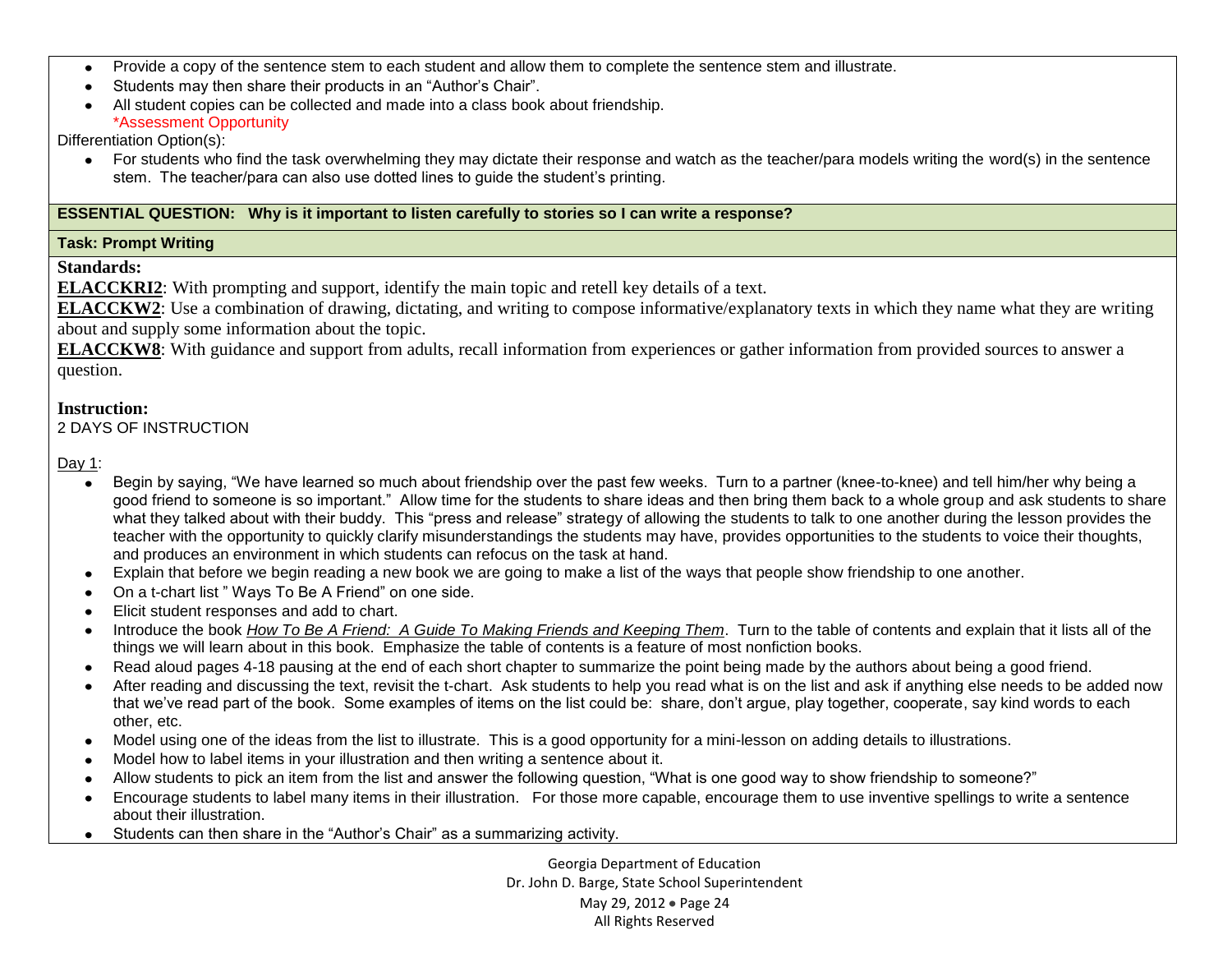#### \*Assessment Opportunity

Differentiation Option(s):

For students who find the task overwhelming they may dictate their response and watch as the teacher/para models writing the word(s) in the sentence stem. The teacher/para can also use dotted lines to guide the student's printing.

#### Day 2:

- Review t-chart from yesterday and discuss. Add "Ways Not To Be A Friend" on the other side of the t-chart.  $\bullet$
- Follow the same procedure as yesterday to elicit responses from the students and record on the t-chart.
- Turn to the table of contents in the book and point out that we've read the first five chapters and will now complete the remainder of the book starting on page 20 with "Ways Not To Be A Friend".
- Read aloud pages 20-30 being sure to pause at the end of each short chapter to summarize the points being made by the authors.
- After completing the book, revisit the class t-chart and add any additional ideas from students.
- Point out that sometimes we don't always get along well with our friends.  $\bullet$
- Provide students with the following prompt, "Sometimes good friends don't always get along. Tell about what good friends should do when they need to share something fairly but can't work out a plan. Draw a detailed picture and write about a good choice they can make to solve their problem. Don't forget to add many labels to your illustration."
- Students may use inventive spellings or dictate their response to the teacher. \*Assessment Opportunity

Differentiation Option(s):

For students who find the task overwhelming they may dictate their response and watch as the teacher/para models writing the word(s) in the sentence  $\bullet$ stem. The teacher/para can also use dotted lines to guide the student's printing.

## **ESSENTIAL QUESTION: How can making predictions and checking them as I read help me become a stronger reader?**

## **Task: DLTA – Directed Listening and Thinking Activity (read, predict, confirm/deny)**

**Standards:**

**ELACCKRI2**: With prompting and support, identify the main topic and retell key details of a text.

**ELACCKRI3**: With prompting and support, describe the connection between two individuals, events, ideas, or pieces of information in a text.

**ELACCKRI7**: With prompting and support, describe the relationship between illustrations and the text in which they appear (e.g., what person, place, thing, or idea in the text an illustration depicts).

**ELACCKW3:** Use a combination of drawing, dictating, and writing to narrate a single event or several loosely linked events, tell about the events in the order in which they occurred, and provide a reaction to what happened.

## **Instruction**:

5 DAYS OF INSTRUCTION

- Teacher chooses five pre-set stopping points in *Winter's Tail: How One Little Dolphin Learned to Swim Again.* (predetermine your stopping points based upon the time you have available and the needs of your class)
- Explain to students that this is another true story that really happened. This is another nonfiction book. Point out the book contains real photographs of the characters.
- To build interest and excitement about the book visit the Clearwater Marine Aquarium website at [www.seewinter.com](http://www.seewinter.com/) to view real-time video streaming of

Georgia Department of Education Dr. John D. Barge, State School Superintendent May 29, 2012 • Page 25 All Rights Reserved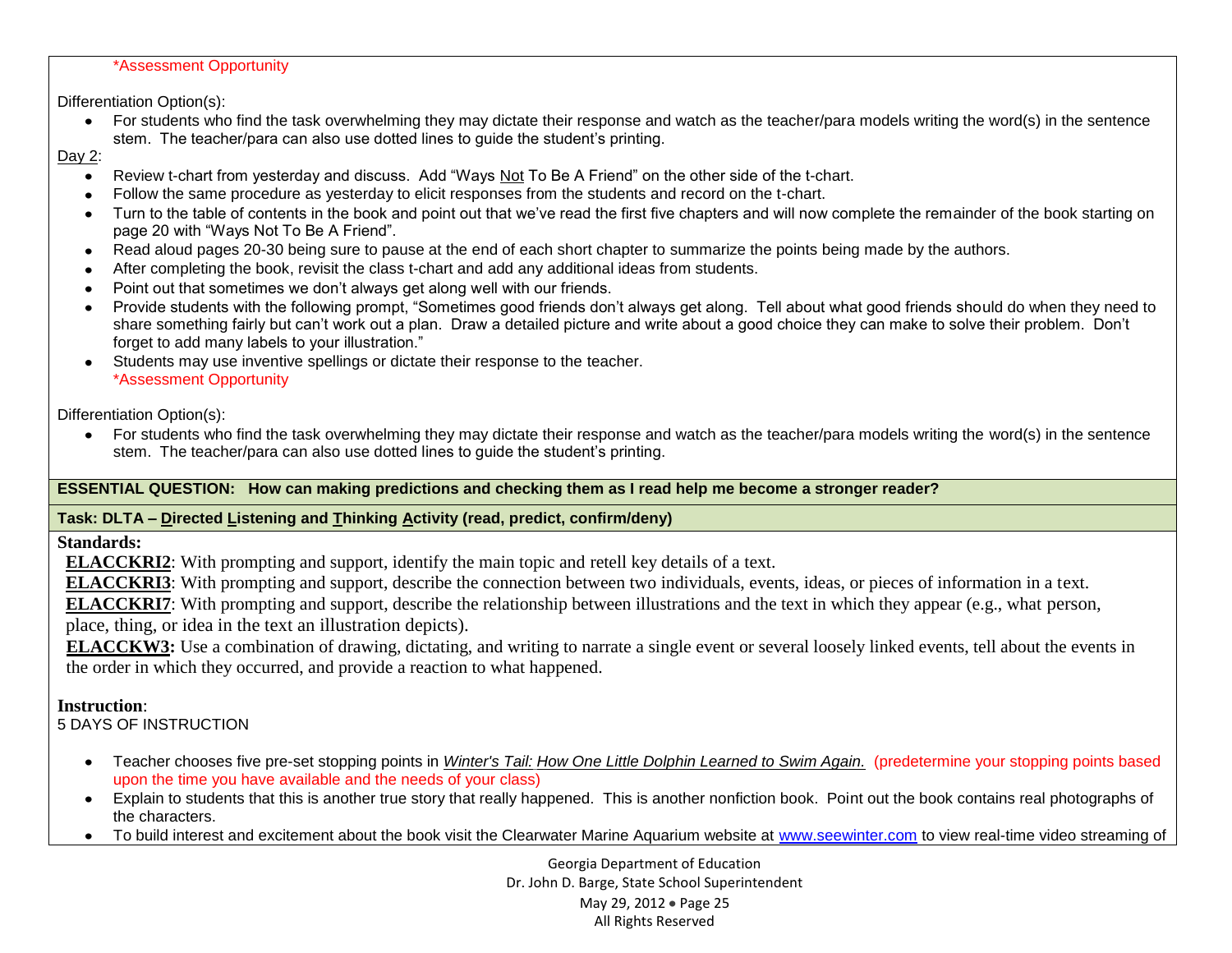Winter. Students will enjoy making this real life connection before beginning the book.

- Begin by having students make predictions based on what they saw on-line and on the cover art and title. Record student predictions on the board or a  $\bullet$ chart (teacher models appropriate sounding out, spacing between words, capitalization and punctuation).
- Teacher reads *Winter's Tail: How One Little Dolphin Learned to Swim Again* aloud to the first predetermined stopping point. At each stopping point, review predictions made before and cross out those that you already know to be untrue; add new predictions if needed. Be sure to require reasons and examples from the text for confirming /denying/ adding new predictions.
- Continue this procedure throughout the story for the next four days.  $\bullet$

Each day after you have completed the read aloud, a good follow up writing activity would be to have students complete a journal entry about Winter. Entries can be simple responses to the text read that day, or a picture (with or without labels), or a sentence stem that students complete. You can also give students a purpose as they listen to the story each day. You can task them to listen for their favorite part in the story that day, or for specific story events, or for examples of friendship. This is an excellent opportunity to differentiate for the needs in your classroom.

\*Assessment Opportunity

## **ESSENTIAL QUESTION: How can I compare and contrast two books?**

### **Task: Compare and Contrast**

## **Standards:**

**ELACCKRI9**: With prompting and support, identify basic similarities in and differences between two texts on the same topic (e.g., in illustrations, descriptions, or procedures).

**ELACCKSL1**: Participate in collaborative conversations with diverse partners about kindergarten topics and texts with peers and adults in small and larger groups.

- c. Follow agreed-upon rules for discussions (e.g., listening to others and taking turns speaking about the topics and texts under discussion).
- d. Continue a conversation through multiple exchanges.

**ELACCKSL2:** Confirm understanding of written texts read aloud or information presented orally or through media by asking and answering questions about key details and requesting clarification if something is not understood.

**ELACCKSL3**: Ask and answer questions in order to seek help, get information, or clarify something that is not understood.

## **Instruction**:

## 1 DAY OF INSTRUCTION

- Have students sit on the floor in a large circle. Display two hoola-hoops in the center of the circle and tell students we will use these today to help us compare two books we have read.
- Lay the two hoola-hoops down on the ground next to one another but not overlapping. Place a copy of *[Nubs: The True Story of a Mutt, a Marine & a](http://www.amazon.com/Nubs-True-Story-Marine-Miracle/dp/031605318X/ref=sr_1_177?s=books&ie=UTF8&qid=1329099507&sr=1-177)  [Miracle](http://www.amazon.com/Nubs-True-Story-Marine-Miracle/dp/031605318X/ref=sr_1_177?s=books&ie=UTF8&qid=1329099507&sr=1-177)* in one hoop and *Winter's Tail: How One Little Dolphin Learned to Swim* in the other.
- Ask students to tell you things about one story. Write their ideas on index cards and place them in the hoop with the appropriate book.
- Repeat this for the other book.  $\bullet$
- Ask if any of the cards in the circles are the same. Be sure as you are eliciting student responses to guide them in such a manner as some will overlap. For example: this book is about an animal and a person being good friends, the two characters help one another, etc.
- When students begin to see that several similarities exist between the books, take those cards out of the hoops. Ask, "How can we show these things are similar in both of these books?"
- After listening to student suggestions, demonstrate taking the hoops and overlapping them forming a new space in the center. Put the cards that were in common in the center space.

Georgia Department of Education Dr. John D. Barge, State School Superintendent May 29, 2012 • Page 26 All Rights Reserved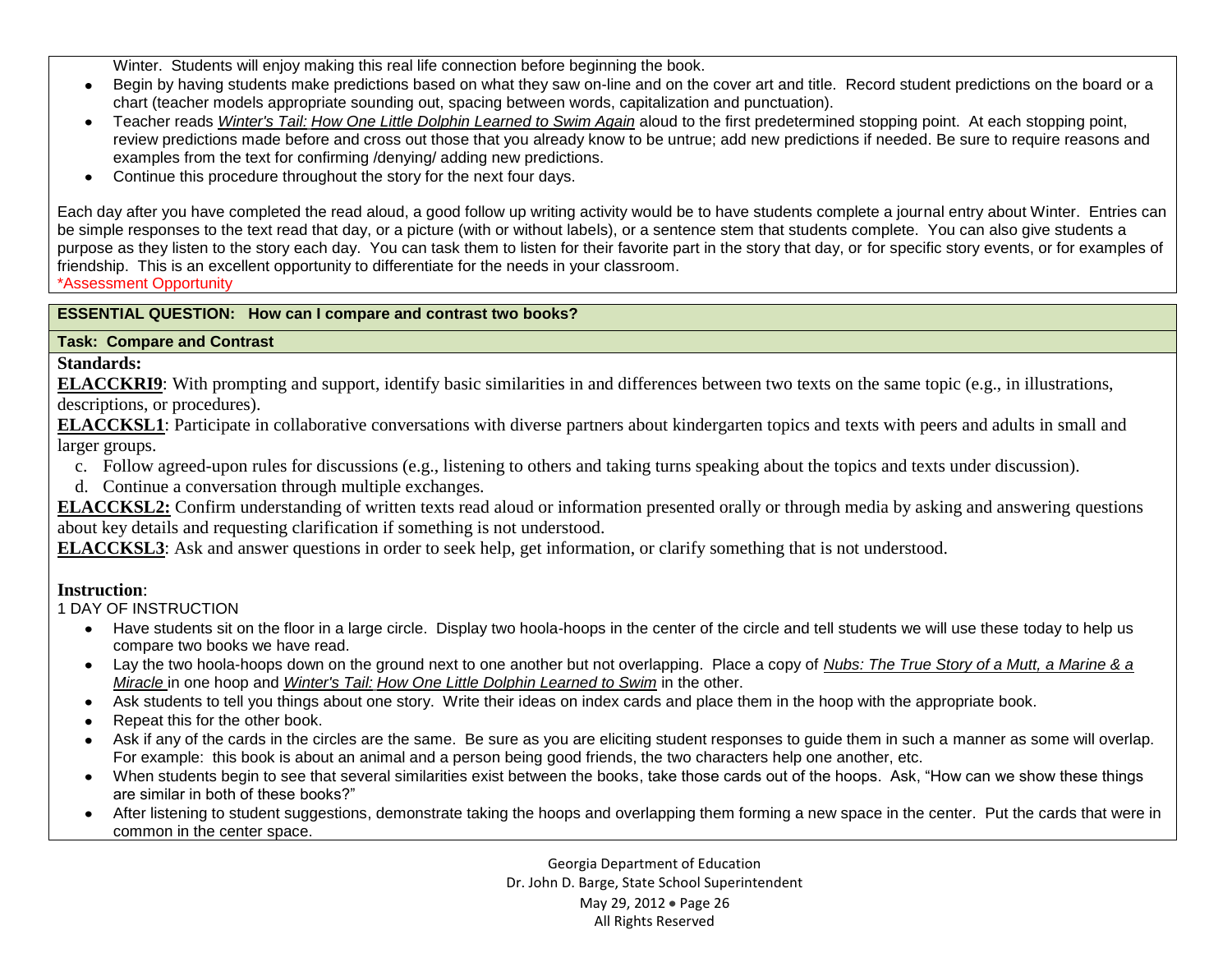- Go back over the similarities and differences between the two books using the now completed Venn Diagram.
- As a summarizing activity, have students complete a "ticket out the door" by providing one example of how the two texts are similar and one example of how they are different.

#### **ESSENTIAL QUESTION: What are the characteristics of fiction and nonfiction?**

#### **Task: Characteristics of Fiction and Nonfiction**

**Standards:**

**ELACCKRI8**: With prompting and support, identify the reasons an author gives to support points in a text.

**ELACCKRF1:** Demonstrate understanding of the organization and basic features of print.

a. Follow words from left to right, top to bottom, and page-by-page.

c. Understand that words are separated by spaces in print.

**ELACCKW3:** Use a combination of drawing, dictating, and writing to narrate a single event or several loosely linked events, tell about the events in the order in which they occurred, and provide a reaction to what happened.

#### **Instruction:**

1 DAY OF INSTRUCTION

- Revisit all of the charts in the classroom constructed during this unit. Discuss everything that has been learned about the importance of friendship.
- Tell students we have one more book to read today that sums up everything that has been learned over the past weeks.
- Introduce the book *Let's Be Friends (Scholastic News Nonfiction Readers)*.
- Ask students if they believe this book is fiction or nonfiction. Ask students what the difference is between the two.
- Construct an anchor chart for fiction and nonfiction with student responses. This anchor chart should remain in the classroom throughout the school year. Students often have trouble understanding all of the differences between these two types of books and having an anchor chart readily available will help students better understand as new texts are presented during the school year. Your anchor chart could look something like the example below:

| <b>Fiction</b>         | <b>Non-Fiction</b>                    |
|------------------------|---------------------------------------|
| Characters are made up | Characters are real people or animals |
| Setting is not real    | The setting is a real place           |
| Read for enjoyment     | Contains facts and information        |
| <b>Illustrations</b>   | Photographs                           |

- Read aloud *Let's Be Friends (Scholastic News Nonfiction Readers)*. As you read, discuss the nonfiction text features (photographs, table of contents, headings, bold printed words).
- Pause during reading for discussion.  $\bullet$
- Be sure as you read to model return sweep, one-to-one correspondence, and attention to punctuation.  $\bullet$
- Point out how each photograph matches the text on the opposite page.  $\bullet$
- During reading allow students "press and release" time when they turn to a partner, knee-to-knee, and discuss important points in the book. $\bullet$

Georgia Department of Education Dr. John D. Barge, State School Superintendent May 29, 2012 . Page 27 All Rights Reserved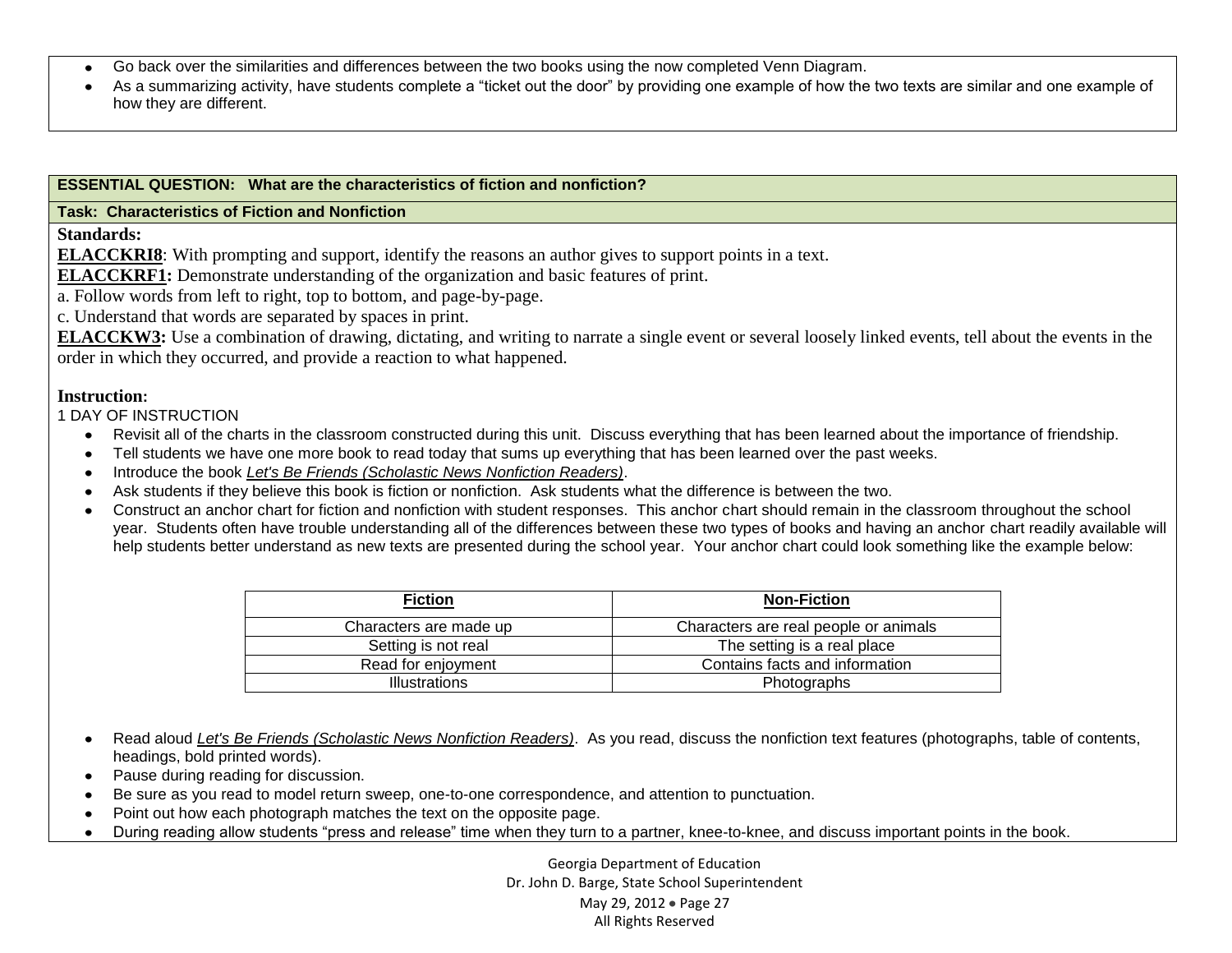#### Complete Assessment:

- Tell students, "We now know a lot about friendship. We've also learned about writing too. (point out anchor charts and posters constructed throughout the unit) Today you are going to draw a detailed picture and write about friendship.
- Think about what we learned in the book *How To Be A Friend: A Guide To Making Friends and Keeping Them*. Why do you think good friends should treat each other with kindness? Write about a time when a friend in our class showed kindness towards you. Add as many details as you can."

### **ESSENTIAL QUESTION: How can I gather information about a topic?**

#### **Task: Gathering Research**

**Standards:**

**ELACCKW7**: Participate in shared research and writing projects (e.g., explore a number of books by a favorite author and express opinions about them). **ELACCKW8**: With guidance and support from adults, recall information from experiences or gather information from provided sources to answer a question.

**ELACCKSL2:** Confirm understanding of written texts read aloud or information presented orally or through media by asking and answering questions about key details and requesting clarification if something is not understood.

**ELACCKSL6:** Speak audibly and express thoughts, feelings, and ideas clearly.

#### **Instruction:**

#### 5 DAYS OF INSTRUCTION

Day 1:

- Tell Students, "We learned about some amazing animals in the books we've read about friendship. Today we will begin doing some research on some of the animals that were in the stories we read so we can learn more about them."
- "I am going to show you how to use a fun website called PebbleGo to begin our research." Load the website [www.pebblego.com](http://www.pebblego.com/) onto your interactive whiteboard. If you do not have one, gather students around a classroom computer. Be sure to check with your media specialist for assistance with *accessing this site before you begin the lesson.*
- Follow the prompts on the website to find the topic "dogs". Demonstrate how to listen to the text being read aloud and also how to navigate through the  $\bullet$ tabs in order to find information about appearance, habitat, foods eaten, etc. This is a very kid-friendly and safe website for students to utilize.
- If you do not have access to this website see the \* below.  $\bullet$
- Provide each student with a frayer graphic organizer. Model how to fill in the four areas with information found on the website.